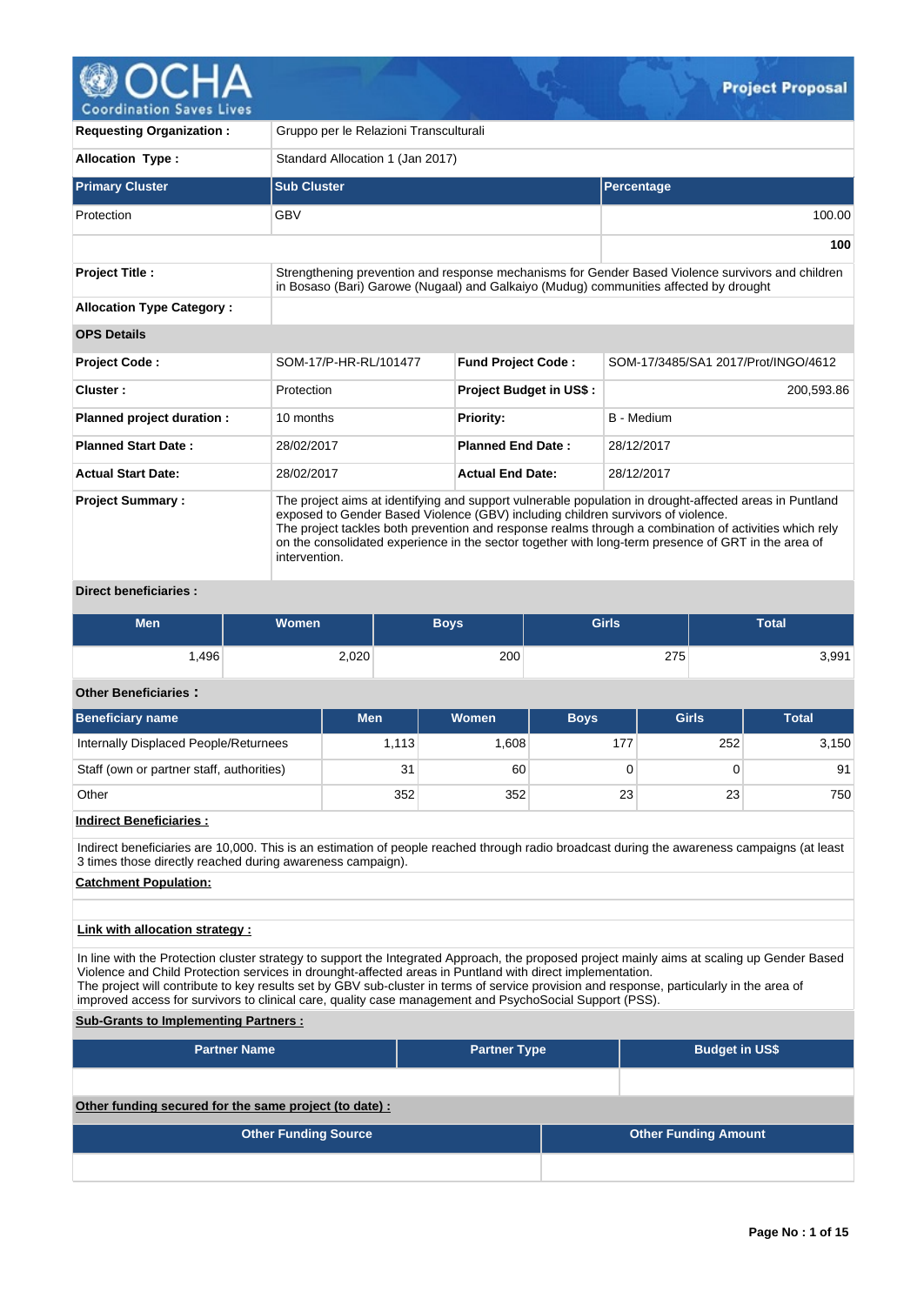# **Organization focal point :**

| <b>Name</b>        | Title                          | Email                          | <b>Phone</b>   |
|--------------------|--------------------------------|--------------------------------|----------------|
| Massimiliano Reggi | <b>Regional Representative</b> | m.reggi@grtitalia.org          | +254717723089  |
| Fardosa Muse       | <b>Protection Coordinator</b>  | field.protection@grtitalia.org | +254722 818225 |
| <b>BACKGROUND</b>  |                                |                                |                |

# **1. Humanitarian context analysis**

The devastating drought across Somalia, particularly in Puntland has directly affected approximately 150,000 people and displaced an additional 12,000 people, according to an Inter-Agency Assessment conducted in September 2016. The continuing drought has led to severe shortage of water and pasture, consequently this has led to deteriorated in livestock health conditions, declining livestock production and increased livestock deaths. Water and pasture availability continue to be diminished as the drought toll takes effect, leading to deaths of livestock and migration of the affected population as they solely depend on the livestock.

Since the start of 2016, three humanitarian appeals have been issued by the government emphasizing the severity of the drought and requesting the humanitarian community and donors to provide assistance to drought affected communities in Puntland. Data from the Early Warning-Early Action database and dashboard confirms the aggravating drought situation in Puntland. The 2015/16 Deyr (October-December) rains were poor, followed by a poor 2016 Gu (April-June) rains. In terms of severity, Bari, Nugaal and parts of Sool regions are considered the most affected areas with rural/pastoral communities in remote locations reported to be hardest hit. Additionally, extreme water and pasture shortages were the main concerns expressed by the pastoral communities visited. In Gaalkacyo district, the villages of Agaran, Ba'adweyn/ Margaga, Harfo, Beyra, Godod, Gacnoflae, Ceelbardale and Guco are facing severe drought conditions as most of the pastoralists communities in the region have moved away from their usual areas in search of water and pasture. (Inter-agency assessment conducted in Mudug region, Puntland in December 2016).

Livestock prices have been steadily declining since February 2016 , as has the terms of trade between goats and cereals, thus impacting people's access to food. Milk prices have more than doubled in the same period which is putting the lives of vulnerable people such as children and elderly people at risk. Large numbers of livestock are likely to perish in Bari and Nugaal regions as the situation deteriorates further due to poor deyr rains, which could undermine the majority of people's livelihoods and food sources. The decline is likely to be worsened in more remote rural markets. An extreme water shortage prevails, resulting in a 300 per cent increase in the cost of water since June 2015 from the equivalent of us \$5 for a 200 liters barrel of water to \$15 in some parts of Puntland -(UNOCHA).

The high number of arrivals placed enormous pressure on basic services, such as food, water and sanitation, education, protection, non food items, health and resulted in new arrivals living in deplorable conditions on the outskirts of the camps in influx areas. As the crisis is prolonged it becomes more difficult to secure resources to support themselves, many of whom are entirely dependent on humanitarian assistance. All communities assessed indicated that majority of the remote areas rely on community security rather than other forms of law and order enforcements such as police or army. Persons with disabilities were present in all the assessed locations, while people with chronic illness are reported in almost 80 % of the assessed locations. Older persons considered as destitute were found in every location that was assessed. About 40 % of the assessed communities are headed or cared for by older persons who themselves need care-( Interagency report )

#### **2. Needs assessment**

Gender-based violence in particular sexual violence is a serious life threatening protection issue, mostly affecting women and children. It is well documented that Gender Based Violence is prevalent in the context of emergencies and natural disasters, where civilian women and children are often targeted for abuse, and are the most vulnerable to exploitation, violence simply because of their gender, age, and status in society.

During crises such as armed conflict and natural disaster, risk of Gender Based Violence particularly sexual assault and rape increases significantly. Among those displaced are many women ,elderly and unaccompanied and separated children (UASC) boys and girls at risk of exploitation, neglect, sexual and physical violence as access to GBV services and information has been made more difficult due to intensifying droughts . The incidents of gender based violence in Somalia increased during 2016 due largely to military offences, displacement primarily in south and central Somalia, forced evictions, drought and floods (Protection cluster factsheet).

Violence against women and girls remains one of the most serious and deeply rooted protection concerns in Somalia. From October 2015 to January 2017 GRT documented 536 GBV cases in Puntland region. Among the cases documented 202 were from Gaalkaicyo , 199 from Garowe and 135 from Bosaso. The forms of violence reported were 409 cases of physical assault, 30 Rape, 74 sexual assaults, 11 psychological/emotional abuse, 11 denial of resources, opportunities and services, and 1 forced marriage. With the ongoing emergencies, the cases are likely to double in numbers. In the last two months of November and December, the number of GBV cases have quadrupled compare to the previous months according to our GBVIMS report) .The displaced persons, host community members undergoing the crises, returnees, minority groups, female and child headed households, orphans and unaccompanied children, the elderly and persons living with disability are the most affected by sexual and gender based violence.

According to Gender Based Violence Information Management System in 2016, 99 % of the survivors recorded by the GBVIMS were female, while 76 % of the survivors came from the IDP community. Out of all cases, physical assault is the most reported form of GBV at 52.5 % followed by rape at 16.8%, sexual assault is reported to be at 13.9 %, denial of resources opportunities and services is at 6.9 percent, psychological abuse is at 6.7 % while forced marriage is at 3.3 % " Somalia Gender Based Violence Sub Cluster Bulletin".

## **3. Description Of Beneficiaries**

Targets population exposed/vulnerable to gender based violence living in drought-affected areas, with primary focus on those affected by multiple vulnerability (including female headed households, children under 18, elderly and persons living with disability, minority clan). These beneficiaries will be the primary project target with the aim of improving access for GBV survivors and UASC (women, girls and boys) and tailor interventions to promote equal access to services for women, men, boys and girls, timely, competent, confidential and compassionate case management, psychosocial and medical care for IDPs and host communities in the targeted areas. The project will directly reach 800 out of this 500 women, 50 Men, 100Boys, 140 Girls and 60 Elderly persons .

#### **4. Grant Request Justification**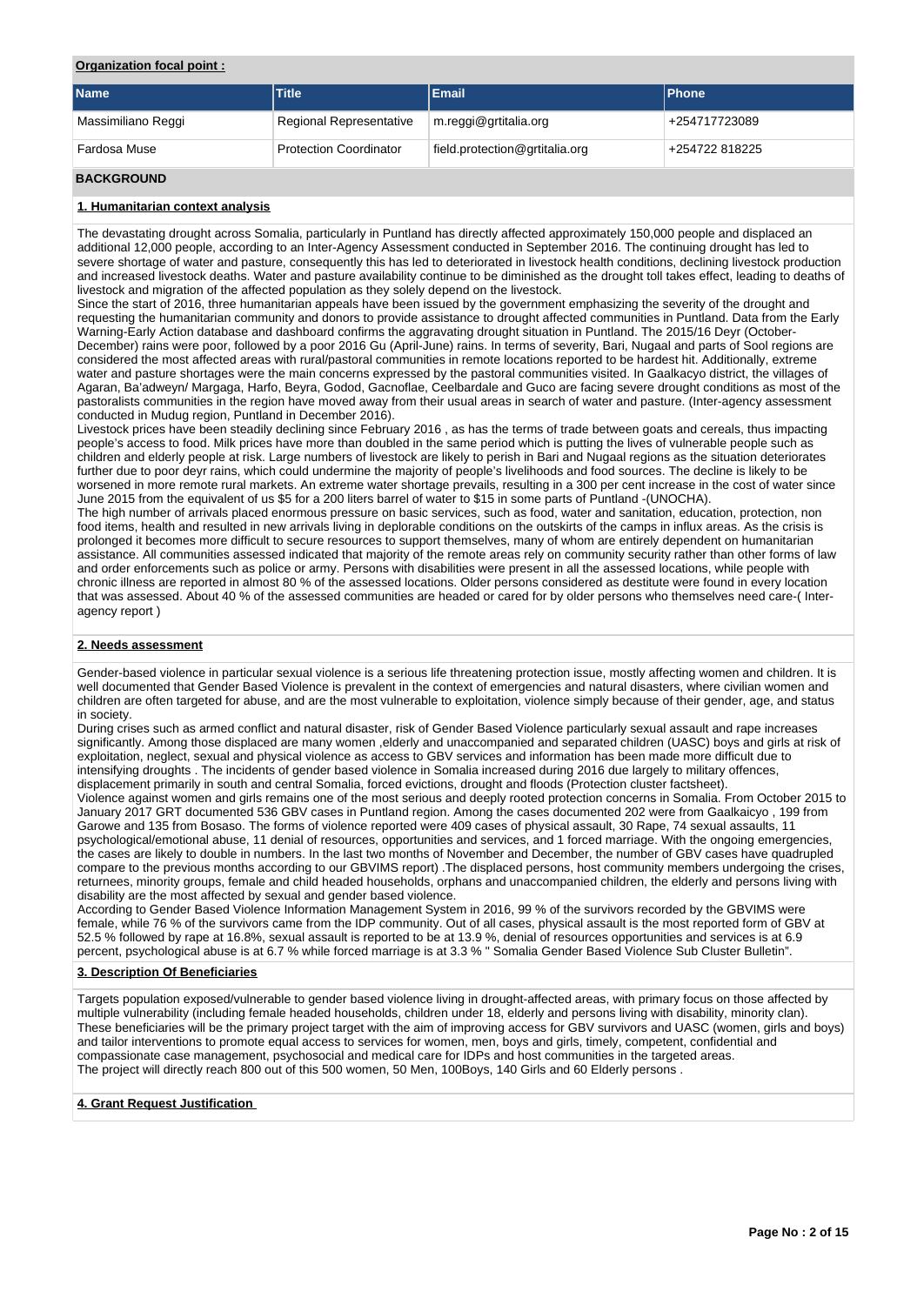In line with the Protection cluster strategy to support the Integrated Approach, the proposed project mainly aims at scaling up GBV in area of displacement in Puntland with direct implementation.

It is evident from the ground that GBV is a real menace in the region, which needs sustained programing for prevention and response to mitigate its negative consequences to the individual, family and the community at large. The 536 GBV cases reported from October 2015 to January 2017, and the increase of reported cases in the last two months of November and December 2016, is an indication that GBV is on the rise, due to emergencies such as drought, flood, forced eviction and military offences, which will undoubtedly continue into 2017. Access to GBV services and information has been made more difficult due to intensifying droughts.

Increased efforts will be needed to facilitate the dissemination of anti- GBV information for prevention including trainings and workshops. GRT will identify, interview, refer and followed up GBV cases in a safe and confidential way that safeguards the safety and security of the beneficiaries as well as the case workers. The GBV survivors, clients with PTSD and those with psychosocial needs will undergo psychological fast aid, individual as well family and group counseling for positive coping mechanisms from those with similar experiences.

GRT will improve and maintain safe case management and referral procedures and established channels for family and community mediation through religious figures and family elders for rehabilitation and local integration. ITS (Individual tailored support ) to the most vulnerable GBV survivors will be provided in form of non- food provisions to alleviate survivor's needs and enable early recovery.

GRT will also provide 450 dignity kits to Gender Based Violence (GBV) survivors as part of the emergency response. The kits are provided to women and girls of reproductive age. The kits comprise of basic necessities that displaced women and girls require to maintain feminine hygiene, dignity and respect in their daily lives.

GBV awareness will be enhanced through marking of international calendar events such as 16 Days of Activism, the International Women's Day and the International Day of the African Child in coordination with GBV stakeholders.

#### **5. Complementarity**

GRT has established GBV and CP protection activities (both prevention and response) in Puntland with support from UNHCR, UNICEF, IOM, CHF, MAE, EU and has been actively and directly engaged in the sector in Puntland since 2009.

The proposed project benefits from the well-established case management service provision whereby protection partners refer cases to GRT, particularly when a survivors needs assistance in medical services and psycho-social/emotional support. Survivors also directly refer to GRT staff in person or through apposite support line as well as through the focal persons trained by GRT in a vast number of IDP camps in Puntland. GRT' transcultural approach results in high levels of acceptance from local communities and trust. In addition GRT works closely with General hospitals in four locations (Bosaso, Qardo, Garowe, Galkayo) and the hospitals are equipped with GRT trained focal points trained in GBV concepts.

The project will mainly complement with previous projects ended in 2016 (or ending before the eventual start of the proposed one) such as: GBV and CP related, including alternative care in Puntland, ref. PCA/NEZ/2015/7119 (UNICEF), child trafficking and protection of GBV survivors in Garowe, ref. SOM/IMPL/SOM/SG/August2016 (IOM/EU), Mental Health and Psychosocial support, in Bosaso and Garowe, Ref. DCI-NSAPVD/2012/284-185 (EU) and Ref. SOM/NOVATION/00083594/2015/003 (UNOPS).

The project will complement with on-going projects in Puntland including: strengthening civil society and security forces partnership in ending violence against children and women, Ref. EIDHR/2015/369-557(EU), primary health care and GBV response to refugees and asylum seekers SOM01/2017/0000000520/000 (UNHCR). Mental Health related activities in Puntland (direct services, mainstreaming and capacity building) are core business of the NGO and are directly linked to protection activities which benefit from the organization culture on the MHPSS and trained staff.

# **LOGICAL FRAMEWORK**

#### **Overall project objective**

To provide timely access to quality protection services to respond to GBV and violence against children in drought affected areas. To support community preventive measures to GBV in drought affected areas.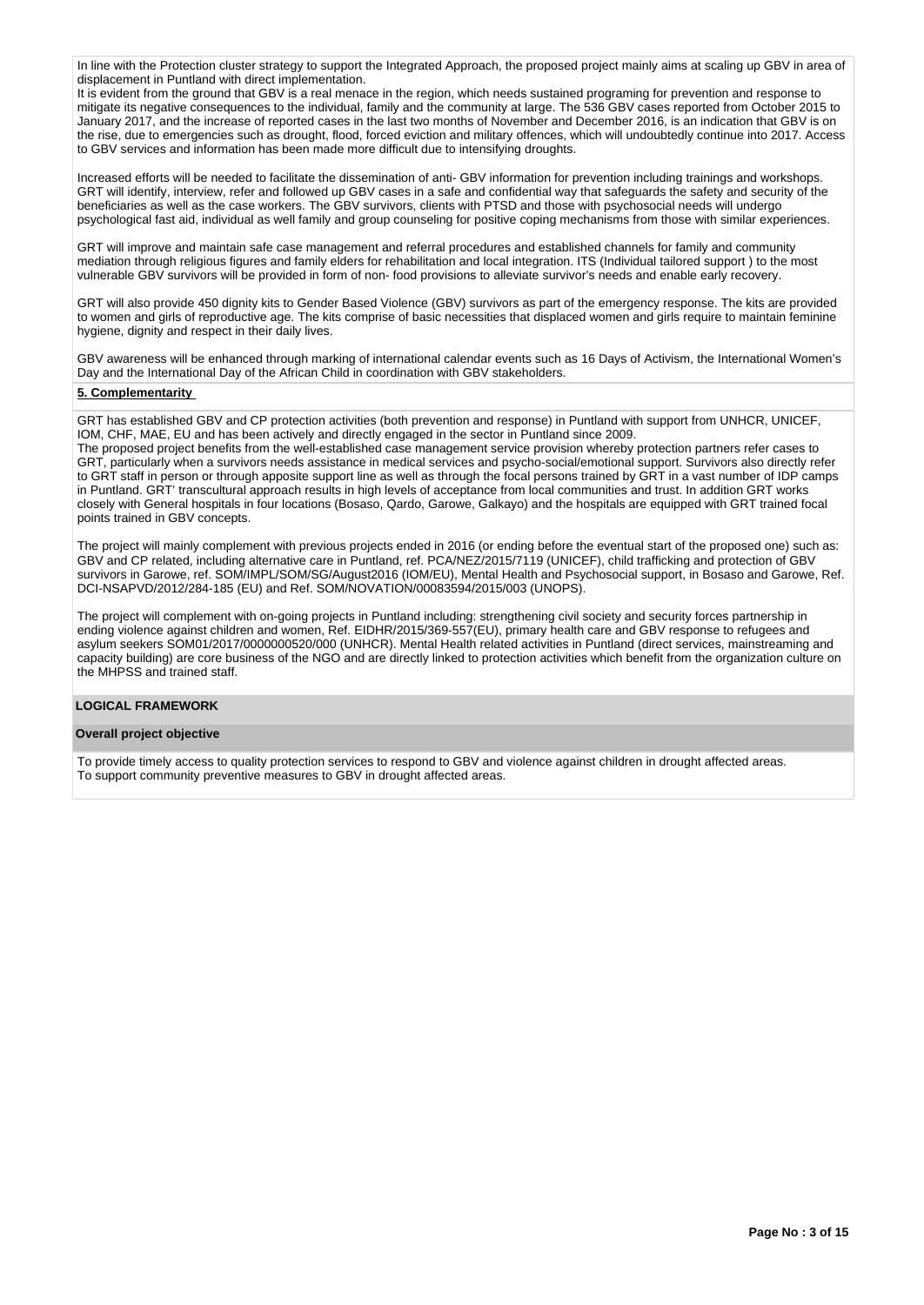| <b>Protection</b>                                                                                                                                                                             |                                                 |                                 |
|-----------------------------------------------------------------------------------------------------------------------------------------------------------------------------------------------|-------------------------------------------------|---------------------------------|
| <b>Cluster objectives</b>                                                                                                                                                                     | <b>Strategic Response Plan (SRP) objectives</b> | <b>Percentage of activities</b> |
| To improve protection risk prevention,<br>response and access to services for IDPs<br>and other civilians affected by conflict,<br>violence, human rights violations or natural<br>disasters. | Somalia HRP 2017                                | 70                              |
| To improve protective environment for IDPs<br>and other vulnerable groups in particular<br>through enhanced protection interventions to<br>support durable solutions for IDPs                 | Somalia HRP 2017                                | <b>20</b>                       |
| To improve operational response capacity<br>through capacity development. Strategy<br>advocacy and humanitarian dialogues                                                                     | Somalia HRP 2017                                | 10                              |

**Contribution to Cluster/Sector Objectives :** By scaling up of GBV and Child Protection services in areas of displacement, the project will contribute to key results set by GBV sub-cluster in terms of service provision and response, particularly in the area of improved access for survivors to clinical care, quality case management and PSS.

While a strong focus will be on emergency services and early recovery actions, the project will contribute also to another key result area, that of prevention, by empowering communities in the prevention of GBV and supporting community-led awareness campaigns and initiatives.

Through comprehensive case management, Gender-based violence Survivors and children survivors of violence will benefit from psychosocial support services on the basis of their specific needs, provided by professional counselors and social workers trained by GRT. Reported cases will be documented and appropriately referred for various services within the referral pathway. Marital disputes resulting from intimate partner violence (IPV) will be mediated through religious leaders, elders and immediate family members in the context of Somali social-cultural framework and believes.

In order to ensure a protective environment for the vulnerable in the community, Focal Points from IDP settlements in the three areas of operation will be identified and capacity build to flag out GBV cases, offer basic emotional support to them and refer them to GRT for further support. To encourage reporting of GBV cases, 1 Support lines in Galkaio) will be made 24 hours operative and maintained for use by the community members to report fresh incidents. . This will ensure that referrals are very effective and sufficient in all the targeted areas GRT will specifically target health care staffs who directly deal with GBV cases in each locations with training on caring for GBV survivors, to ensure that medical staff who have direct contact with GBV survivors are well trained to compassionately examine, interview and give relevant medical information as well as preserve evidence and present it in court when called upon in case of prosecution. GRT will sign agreements with the 3 health care providers in the 3 target areas of Bosaso, Garowe and Galkacaiyo to provide health services for survivors willing to benefit from the medical services, sponsored by GRT.

This will ensure that rape survivors, benefit from Post Rape treatment (upon consent) within 72 hours. GBV training will be conducted for health workers, to equip them with necessary skills to identify, assist and refer GBV survivors. Health workers will be trained on clinical rape management, guiding principles of GBV programming and case management. GRT will conduct needs assessment and identify needy GBV survivors to be assisted with ITS in Bosaso ,Garowe and Galkaio alone.

Awareness creation and community sensitization will be boosted, in coordination with other stakeholders, particularly during 3 International calendar events: (i) International Women's day and (ii) 16 days of activisms, (iii) International Day of African Child. IEC materials with relevant massages in line with the events will be developed during the occasions. Advocacy and humanitarian dialogue will be enhanced through consultative meetings with all NGO and government officials as well as with focal point persons in each project location organized on a monthly basis.

## **Outcome 1**

Quality comprehensive health, psychosocial care and material support for GBV survivors and children victims of violence is provided

#### **Output 1.1**

# **Description**

Quality health care to GBV survivors and children survivors of violence is timely provided

#### **Assumptions & Risks**

MoU with health service providers is signed

## **Activities**

**Activity 1.1.1** 

#### **Standard Activity : Health treatment and medical support for GBV**

Safe and confidential identification of GBV survivors and children survivors of violence, referral and follow-up.

The identification of the survivors will be at individual level through trained focal points, or self-referral without involving any other member of the community who may compromise their security. The survivors themselves will also be requested to keep the identification visit to themselves and not share with people they do not trust. Referral will be through phone calls to make sure that only those working n the case have the information. Follow ups will also be done through support lines and confidential visits.

## **Activity 1.1.2**

#### **Standard Activity : Psycho-social Support**

Direct emotional support , orientation and confidential documentation.

The survivors will receive intitial individual sessions and psycho-social support in private spaces away from the community. The incident interviews will be done in special rooms without others listening to the stories. The documents thereof will be stored in lockable cabinets to ensure their safety. Case codes will be developed to refer to the case details without any identifiable information- names, locations etc being stored with the incident details.

#### **Activity 1.1.3**

**Standard Activity : Psycho-social Support**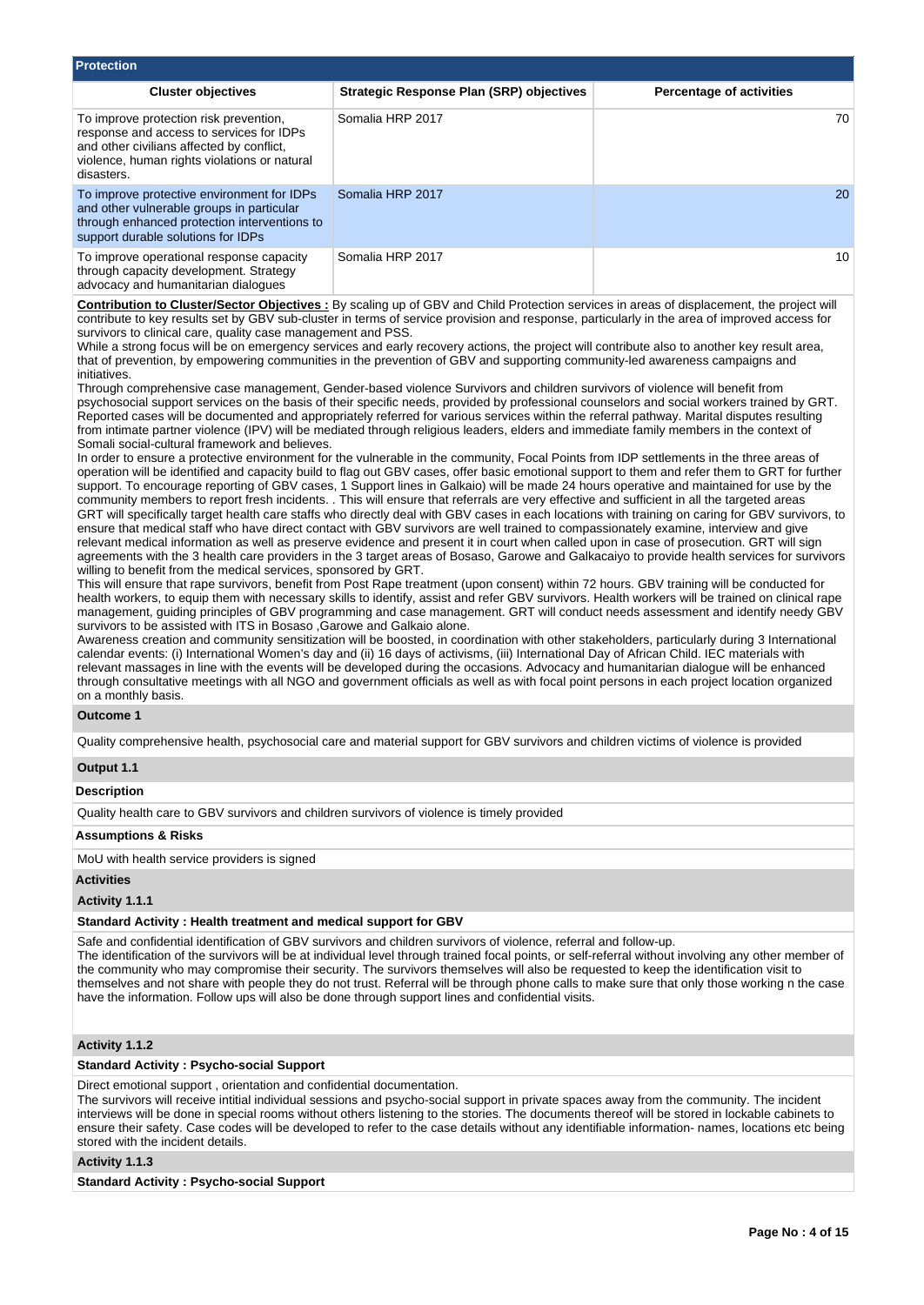Development of short and long term Psychosocial rehabilitation plans for survivor (counseling and family/community mediation). Short term rehabilitation will involve psychological first aid, short individual counseling sessions to survivors who have lower trauma. Long term rehabilitation will involve follow up counseling sessions, group counseling sessions and community support committee meetings with individuals at their homes, and with their families to mediate Intimate partner violence (IPV).

## **Activity 1.1.4**

# **Standard Activity : Health treatment and medical support for GBV**

Medical support for survivors with existing health providers.

Survivors who need medical attention will be referred (and whenever necessary accompanied) to trusted medical providers who have an MOU with GRT in the areas of operation. After the treatment, the bill will be presented to GRT for payment. Monitoring of medical referral is done by GRT Protection coordinators during missions and by GRT field staff.

# **Activity 1.1.5**

## **Standard Activity : Capacity building**

Training in PSS(related to GBV) and Clinical Management of Rape(CMR) for (health) service providers. Focal points, religious and traditional elders will trained on GBV issues such as prevention response, confidentiality, safety and security of the survivors asthey mostly deals with cases related to GBV, while PSS and CMR training will be provided to the health care workers to

handle the survivors with compassion and in a confidential way. Clinical management of women, men and children who have been raped is intended for qualified health-care providers in developing protocols for the management of rape survivors in each locations .

## **Activity 1.1.6**

#### **Standard Activity : Material Support**

Provision of dignity kits for 450 GBV survivors.

The kits are provided to women and girls of reproductive age. The kits comprise of basic necessities that displaced women and girls require to maintain feminine hygiene, dignity and respect in their daily lives. Dignity kits will comprise of sanitary towels, bathing and washing soaps, emergency clothing for survivors such as Clothing material (dirac) ,Gorgorad (petticoat) ,Garbassar (scarf) ,Underwear (kastuumo), Sanitary cloths/pads , Safety pin - Medium size, nickel free ,Bucket with lid (20 Litres) ,Water container Juba (1 Litre) , washing Soaps – clothes , Bathing Soap –, tourches Bag (or similar) for packing all items together for distribution ,targeting 450 beneficiaries across the 3 location (Bosaso, Garowe and Galkaiyo.)

#### **Indicators**

|                                                                                                                                                                                                                                                                                                                                                                                                                                     |                                                                        |                                                                                                                                                 | <b>End cycle beneficiaries</b> |              |                      | <b>End</b><br>cycle |               |  |
|-------------------------------------------------------------------------------------------------------------------------------------------------------------------------------------------------------------------------------------------------------------------------------------------------------------------------------------------------------------------------------------------------------------------------------------|------------------------------------------------------------------------|-------------------------------------------------------------------------------------------------------------------------------------------------|--------------------------------|--------------|----------------------|---------------------|---------------|--|
| Code                                                                                                                                                                                                                                                                                                                                                                                                                                | <b>Cluster</b>                                                         | Indicator                                                                                                                                       | <b>Men</b>                     | <b>Women</b> | $\vert$ Boys $\vert$ | <b>Girls</b>        | <b>Target</b> |  |
| Indicator 1.1.1                                                                                                                                                                                                                                                                                                                                                                                                                     | Protection                                                             | Number of male/female survivors who receive<br>medical assistance, including post rape treatment<br>within 72 hours, in line with set standards |                                |              |                      |                     | 787           |  |
|                                                                                                                                                                                                                                                                                                                                                                                                                                     | database; monthly statistical reports;                                 | Means of Verification : MoU and referreal system agreement; Individual health referral form; report from GRT medical partners; GBVIMS           |                                |              |                      |                     |               |  |
| Indicator 1.1.2                                                                                                                                                                                                                                                                                                                                                                                                                     | Protection                                                             | # identified survivors assisted through<br>psychosocial support (inclduding PSS specialized<br>care for 50%)                                    |                                |              |                      |                     | 900           |  |
|                                                                                                                                                                                                                                                                                                                                                                                                                                     |                                                                        | Means of Verification: programme related activity reports; support line databases; counselling/family mediation reports                         |                                |              |                      |                     |               |  |
| Indicator 1.1.3                                                                                                                                                                                                                                                                                                                                                                                                                     | Protection                                                             | # survivors in need receive material support for<br>early recover                                                                               |                                |              |                      |                     | 450           |  |
|                                                                                                                                                                                                                                                                                                                                                                                                                                     | Means of Verification: distribution plan; vulnerability criteria; GRN; |                                                                                                                                                 |                                |              |                      |                     |               |  |
| Indicator 1.1.4                                                                                                                                                                                                                                                                                                                                                                                                                     | Protection                                                             | # health service providers and focal points trained<br>on GBV concepts and CMR                                                                  |                                |              |                      |                     | 91            |  |
|                                                                                                                                                                                                                                                                                                                                                                                                                                     |                                                                        | Means of Verification: training report; participants attendance list; pictures                                                                  |                                |              |                      |                     |               |  |
| <b>Outcome 2</b>                                                                                                                                                                                                                                                                                                                                                                                                                    |                                                                        |                                                                                                                                                 |                                |              |                      |                     |               |  |
|                                                                                                                                                                                                                                                                                                                                                                                                                                     | Community preventive mechanisms related to GBV are enforced            |                                                                                                                                                 |                                |              |                      |                     |               |  |
| Output 2.1                                                                                                                                                                                                                                                                                                                                                                                                                          |                                                                        |                                                                                                                                                 |                                |              |                      |                     |               |  |
| <b>Description</b>                                                                                                                                                                                                                                                                                                                                                                                                                  |                                                                        |                                                                                                                                                 |                                |              |                      |                     |               |  |
|                                                                                                                                                                                                                                                                                                                                                                                                                                     | Population is sensitized on protection issues                          |                                                                                                                                                 |                                |              |                      |                     |               |  |
| <b>Assumptions &amp; Risks</b>                                                                                                                                                                                                                                                                                                                                                                                                      |                                                                        |                                                                                                                                                 |                                |              |                      |                     |               |  |
|                                                                                                                                                                                                                                                                                                                                                                                                                                     |                                                                        |                                                                                                                                                 |                                |              |                      |                     |               |  |
| <b>Activities</b>                                                                                                                                                                                                                                                                                                                                                                                                                   |                                                                        |                                                                                                                                                 |                                |              |                      |                     |               |  |
| Activity 2.1.1                                                                                                                                                                                                                                                                                                                                                                                                                      |                                                                        |                                                                                                                                                 |                                |              |                      |                     |               |  |
| <b>Standard Activity: GBV awareness campaign</b>                                                                                                                                                                                                                                                                                                                                                                                    |                                                                        |                                                                                                                                                 |                                |              |                      |                     |               |  |
| Large scale awareness campaigns on GBV and protection issues.<br>Awareness campaigns will be conducted during 3 calendar events to sensitize the community on the causes and negative effects of GBV,<br>and to lobby the government to support the fight against it. The events will include International Womens Day, Day of African child and the<br>16 Days of Activism and will be implemented together with key stakeholders. |                                                                        |                                                                                                                                                 |                                |              |                      |                     |               |  |

**Indicators**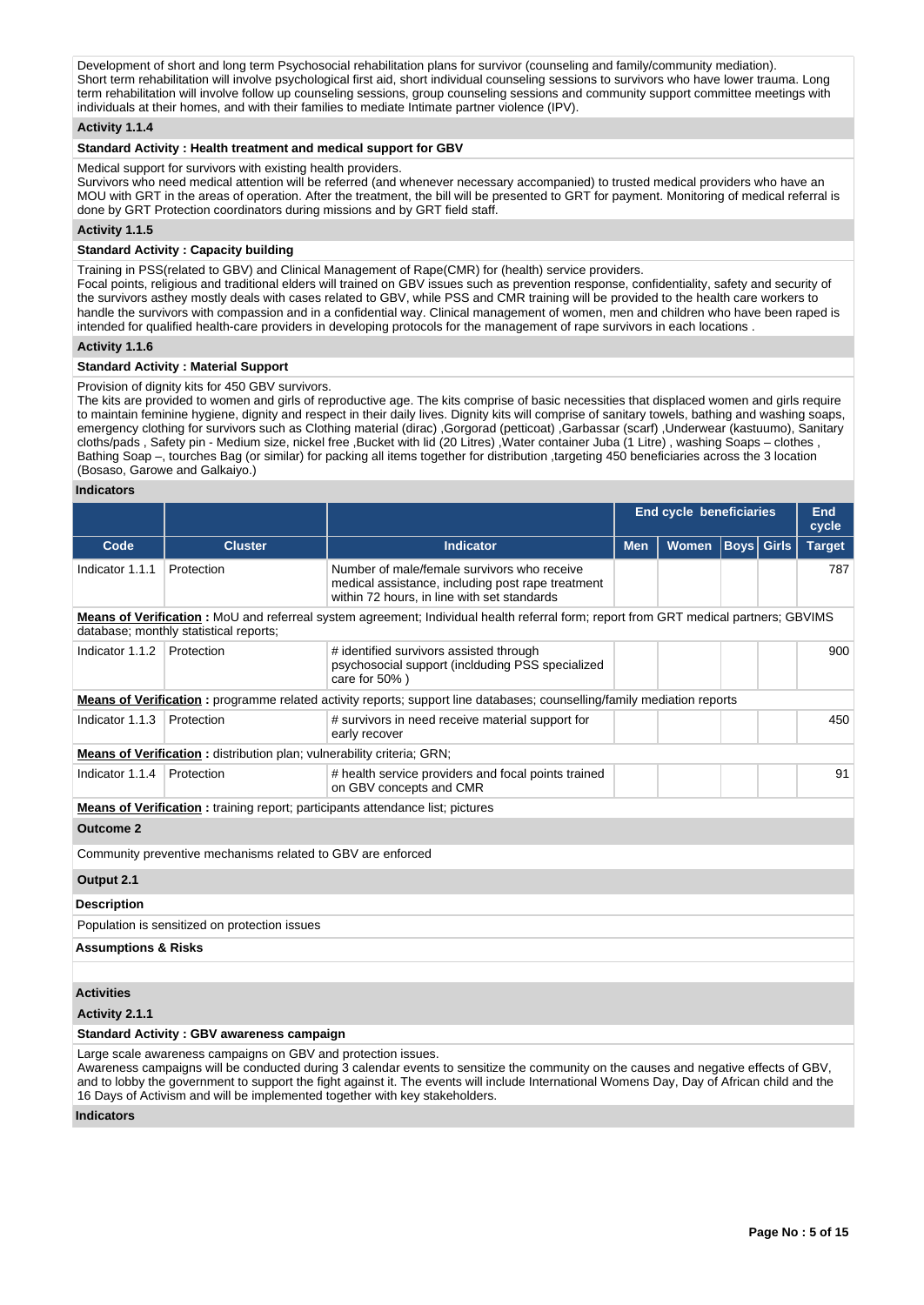|                                                                            |                |                                                                                                   |            | <b>End cycle beneficiaries</b> |                   |  | End<br>cycle  |  |  |
|----------------------------------------------------------------------------|----------------|---------------------------------------------------------------------------------------------------|------------|--------------------------------|-------------------|--|---------------|--|--|
| Code                                                                       | <b>Cluster</b> | Indicator                                                                                         | <b>Men</b> | Women                          | <b>Boys Girls</b> |  | <b>Target</b> |  |  |
| Indicator 2.1.1                                                            | Protection     | Number of people reached by campaigns<br>conducted to inform communities on available<br>services |            |                                |                   |  | 3.000         |  |  |
| <b>Means of Verification:</b> awareness reports; pictures; radio messages; |                |                                                                                                   |            |                                |                   |  |               |  |  |
| <b>Additional Targets:</b>                                                 |                |                                                                                                   |            |                                |                   |  |               |  |  |

## **M & R**

# **Monitoring & Reporting plan**

GRT uses internally developed tools to monitor and plan activities, which are developed based on the agreed project logframe before the beginning of the project.

The project/area coordinator is responsible for updating the monitoring tool on a monthly basis from information received weekly by the field staff involved in direct implementation with beneficiaries. The tool is shared by the coordinator with senior management for monitoring of progresses as well as basis to develop and approve the related planning tool.

This ensure that adherence to targets ad indicators is monitored in a timely manner, that relevant staff is involved with clear roles and responsibilities and that proper planning is revised periodically on a result-based manner.

In addition to the above, quarterly monitoring of activities is done on-site by area coordinator though field missions with the purpose of meeting the beneficiaries (on-site visit, interviews), stakeholder and authorities. This in the framework of quality check of services provided and ensures proper coordination with stakeholders and adherence with local policies.

A mid-term joint monitoring mission is also conducted jointly with senior staff from the regional office and/or local coordination office on project implementation progress so as to inform possible reviews to guide the project to conclusion with targets met as planned. Information are collected according to the international standards respecting the principle of confidentiality and shared for coordination purposes (including GBVIMS and info to the clusters) anonymously.

As for reporting, weekly reports will be compiled into monthly reports by project staff which will be submitted to the Protection Coordinator as appropriate. The monthly reports are compiled into quarterly reports with specific progress on each indicator by the Protection Coordinator and Regional representative to be shared with other stakeholders and project donors.

All reporting to external audience (i.e. to donors) pass through internal validation by regional office/headquarter.

Effective donor communication and reporting is maintained through the preparation and submission of progressive technical and financial reports, describing activities carried out and those foreseen in accordance with the Project's Logical Framework and work plan.

# **Workplan**

| <b>Activitydescription</b>                                                                                                                                                                                                                                                                                                                                                                                                                                                                                                                                                                                                                                                                         | Year | $\overline{2}$ | 3            |              | 5            | 6.           |                 | 8        | 9        | 10       |              | 12           |
|----------------------------------------------------------------------------------------------------------------------------------------------------------------------------------------------------------------------------------------------------------------------------------------------------------------------------------------------------------------------------------------------------------------------------------------------------------------------------------------------------------------------------------------------------------------------------------------------------------------------------------------------------------------------------------------------------|------|----------------|--------------|--------------|--------------|--------------|-----------------|----------|----------|----------|--------------|--------------|
| Activity 1.1.1: Safe and confidential identification of GBV survivors and children<br>survivors of violence, referral and follow-up.<br>The identification of the survivors will be at individual level through trained focal<br>points, or self-referral without involving any other member of the community who<br>may compromise their security. The survivors themselves will also be requested to<br>keep the identification visit to themselves and not share with people they do not<br>trust. Referral will be through phone calls to make sure that only those working n<br>the case have the information. Follow ups will also be done through support lines<br>and confidential visits. | 2017 | X.             | $ X $ $ X $  |              |              |              | $X$ $X$ $X$ $X$ |          |          |          | $X \times X$ |              |
| Activity 1.1.2: Direct emotional support, orientation and confidential<br>documentation.<br>The survivors will receive intitial individual sessions and psycho-social support in<br>private spaces away from the community. The incident interviews will be done in<br>special rooms without others listening to the stories. The documents thereof will be<br>stored in lockable cabinets to ensure their safety. Case codes will be developed to<br>refer to the case details without any identifiable information- names, locations etc<br>being stored with the incident details.                                                                                                              | 2017 | X              | <b>X</b>     | ΙX.          | $\mathsf{x}$ | X            | <b>X</b>        | $\times$ | <b>X</b> | <b>X</b> | <b>X</b>     | ΙX.          |
| Activity 1.1.3: Development of short and long term Psychosocial rehabilitation<br>plans for survivor (counseling and family/community mediation).<br>Short term rehabilitation will involve psychological first aid, short individual<br>counseling sessions to survivors who have lower trauma. Long term rehabilitation<br>will involve follow up counseling sessions, group counseling sessions and<br>community support committee meetings with individuals at their homes, and with<br>their families to mediate Intimate partner violence (IPV).                                                                                                                                             | 2017 | $\times$       | ΙX.          |              |              | X            | <sup>X</sup>    |          |          | X        | X            |              |
| Activity 1.1.4: Medical support for survivors with existing health providers.<br>Survivors who need medical attention will be referred (and whenever necessary<br>accompanied) to trusted medical providers who have an MOU with GRT in the<br>areas of operation. After the treatment, the bill will be presented to GRT for<br>payment. Monitoring of medical referral is done by GRT Protection coordinators<br>during missions and by GRT field staff.                                                                                                                                                                                                                                         | 2017 | X              | $\mathsf{X}$ | $\mathsf{X}$ | <b>X</b>     | $\mathsf{x}$ | <b>X</b>        | <b>X</b> | <b>X</b> | ΙX.      | ΙX.          | $\mathsf{X}$ |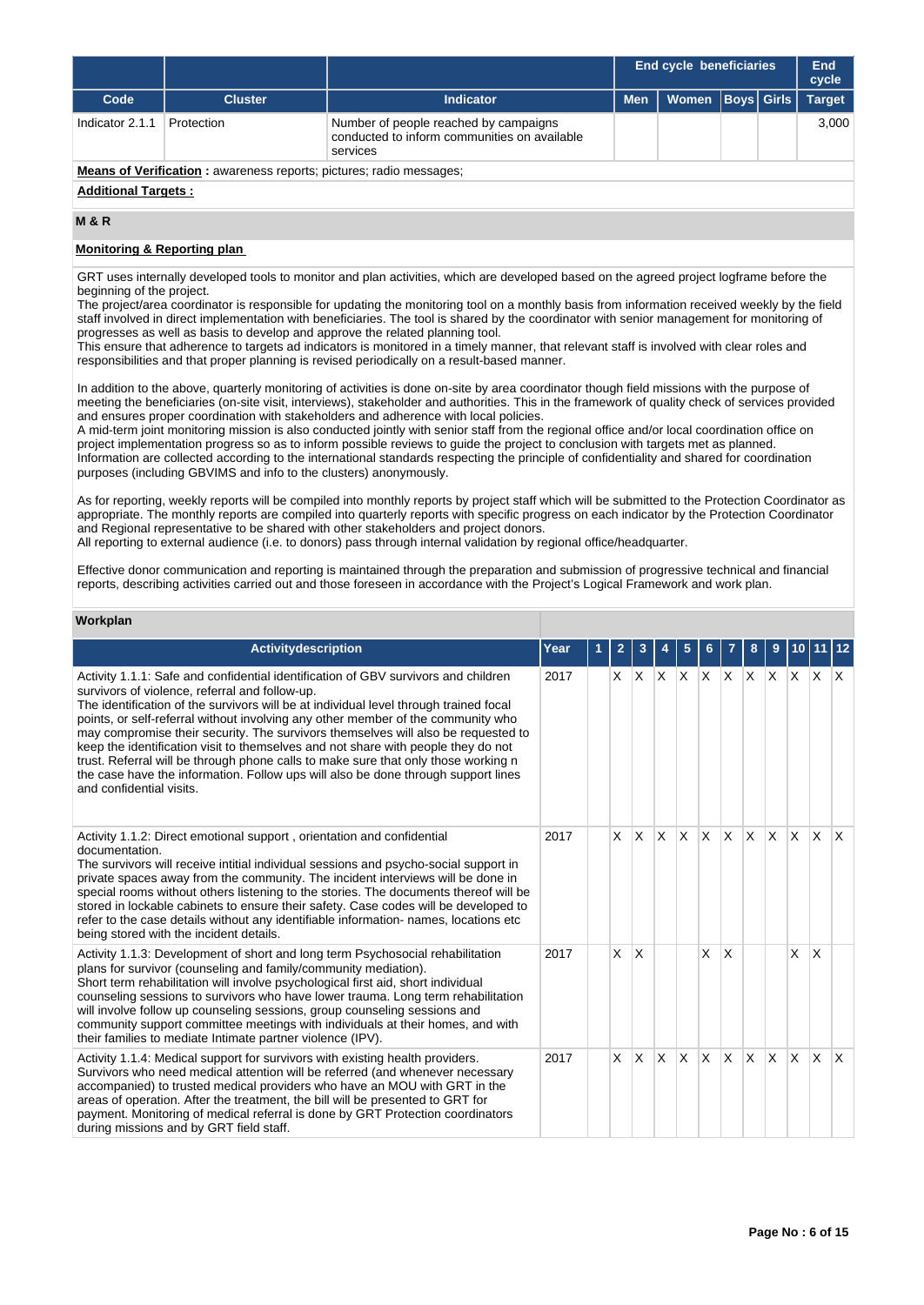| Activity 1.1.5: Training in PSS (related to GBV) and Clinical Management of Rape<br>(CMR) for (health) service providers.<br>Focal points, religious and traditional elders will trained on GBV issues such as<br>prevention response, confidentiality, safety and security of the survivors asthey<br>mostly deals with cases related to GBV, while PSS and CMR training will be<br>provided to the health care workers to handle the survivors with compassion and in<br>a confidential way. Clinical management of women, men and children who have<br>been raped is intended for qualified health-care providers in developing protocols<br>for the management of rape survivors in each locations.                                                                                                                                                        | 2017 | X | ΙX  |          |     |             |  |   |  |
|----------------------------------------------------------------------------------------------------------------------------------------------------------------------------------------------------------------------------------------------------------------------------------------------------------------------------------------------------------------------------------------------------------------------------------------------------------------------------------------------------------------------------------------------------------------------------------------------------------------------------------------------------------------------------------------------------------------------------------------------------------------------------------------------------------------------------------------------------------------|------|---|-----|----------|-----|-------------|--|---|--|
| Activity 1.1.6: Provision of dignity kits for 450 GBV survivors.<br>The kits are provided to women and girls of reproductive age. The kits comprise of<br>basic necessities that displaced women and girls require to maintain feminine<br>hygiene, dignity and respect in their daily lives. Dignity kits will comprise of sanitary<br>towels, bathing and washing soaps, emergency clothing for survivors such as<br>Clothing material (dirac), Gorgorad (petticoat), Garbassar (scarf), Underwear<br>(kastuumo), Sanitary cloths/pads, Safety pin - Medium size, nickel free, Bucket<br>with lid (20 Litres), Water container Juba (1 Litre), washing Soaps - clothes,<br>Bathing Soap -, tourches Bag (or similar) for packing all items together for<br>distribution, targeting 450 beneficiaries across the 3 location (Bosaso, Garowe and<br>Galkaiyo.) | 2017 | X | lx. | <b>X</b> | ΙX. | x x x x x x |  |   |  |
| Activity 2.1.1: Large scale awareness campaigns on GBV and protection issues.<br>Awareness campaigns will be conducted during 3 calendar events to sensitize the<br>community on the causes and negative effects of GBV, and to lobby the<br>government to support the fight against it. The events will include International<br>Womens Day, Day of African child and the 16 Days of Activism and will be<br>implemented together with key stakeholders.                                                                                                                                                                                                                                                                                                                                                                                                      | 2017 | X |     |          | x   |             |  | X |  |

# **OTHER INFO**

#### **Accountability to Affected Populations**

Needs assessment and project design was formulated after consultations with key stakeholders from the affected populations including Focal Points and former survivors. GRT also participated the inter-agency drought assessment Puntland. During case management and case referral, the survivor centered approach will be used for them to take lead in the interventions to assist them.

To receive feedback and complains from the beneficiaries, complaint/ suggestion boxes is made available at the office and support lines are active in each location.

The feedback will also be received during FGDs with beneficiaries in the field during monitoring visits at least on a quarterly basis. Communication and information sharing with the beneficiaries will be done through focal points, religious and community leaders as well as local authority officials

As for the training participation, key stakeholders will be involved in selection of key persons to attend the planned workshops, and defining their roles thereafter. This includes also consultation with other NGOs that may have conducted complementary trainings before. The awareness campaigns will be planned and conducted with the leadership of the affected communities (community driven) in coordination with local stakeholders, similarly to what done previously in the occasion of significant sensitization events.

The principle of conflict sensitivity, inclusiveness and constant consultations in project activities will be used to ensure the principles of Do No Harm. There will be monthly meeting with field staff, and quarterly meetings with the project coordinator and manager to allow, besides the monitoring of activities, a continuous reflection on the analysis of the context, even though GRT has well established presence in the area.

The project will work within the accepted humanitarian standards and work on the equality principle for total inclusion of all stakeholders and beneficiaries.

GRT staff also must adhere to the organization policies (i.e. Child Protection) and code of conduct which are an integral part of the work and commitment toward the application of humanitarian principles.

## **Implementation Plan**

The project is directly implemented by GRT and provides a number of services with trained staff (i.e. psychosocial support, psychological first aid, family/community mediation, orientation and referral, site visiting) and referring for those not directly provided.

GRT always monitor and evaluate referral pathways to ensure an appropriate response for survivors, based on the centrality and uniqueness of the survivor. For effective service provision, GRT will liaise directly with service providers to assist survivor of Gender Based violence, ensuring that services are quick and carried out with ease and without delay.

Expected services include access to justice where possible, medical attention and provision of transport fees or means to reach these services. The referral system is in line with GBV WG guidelines, which is established for Puntland. The entire process is facilitated by the fact that GRT is an active member of GBV/CP coordination working groups in Puntland and co-chair of the GBV one in Bosaso. For provision of medical services, GRT will work in collaboration with health service providers for medical referrals under regulation of Memorandum of Understanding signed with the aforementioned. Meetings with the "referral partners" are also organized particularly if we receive complaints from the survivors after the referral is performed

Local Authorities are regularly met by GRT and particularly for the organization of community events and large scale awareness; this is done together with other relevant stakeholders.

Cluster coordination will be through GBV /CP Working group in both Nairobi and field level, while internally GRT has Regional Staff Coordination Meetings (once a week, a person from Coordination Team is present), General Coordination Meetings (every three months with all the Protection Coordinator, members from Coordination Team and Regional Representative).

**Coordination with other Organizations in project area**

| Name of the organization | Areas/activities of collaboration and rationale |
|--------------------------|-------------------------------------------------|
| GECPD (Galkayo)          | Mutual (inter-agency)case referral              |
| INTERSOS (Galkayo)       | Mutual (inter-agency) referral; trainings       |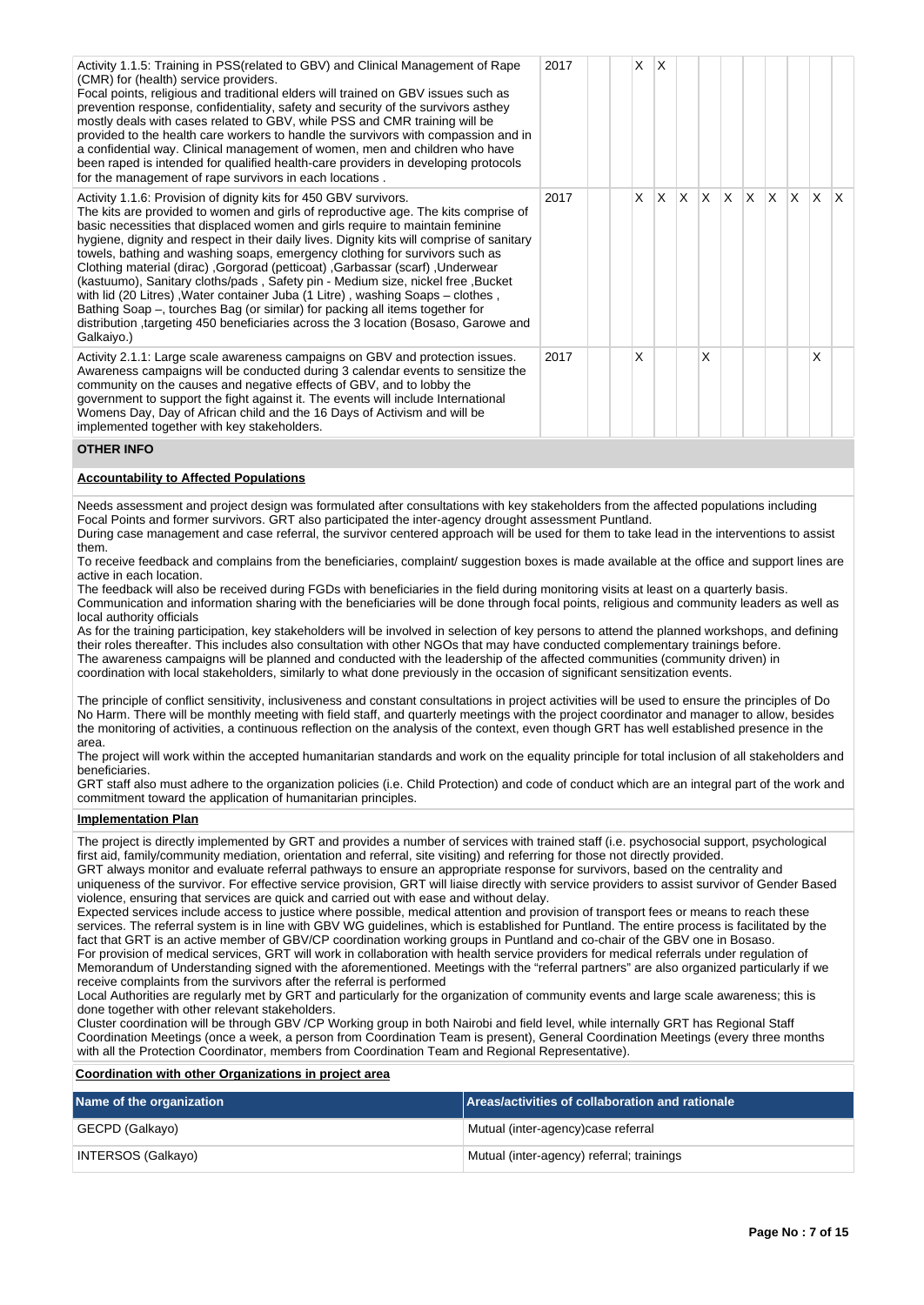| TASS (Bosaso and Garowe)                      | Mutual (inter-agency) referral (in particular we refer child survivors to<br>their safe house, dignity kits); coordination (case management<br>meetings)                                                 |
|-----------------------------------------------|----------------------------------------------------------------------------------------------------------------------------------------------------------------------------------------------------------|
| Matakal /Muslim Aid (Garowe)                  | Mutual (inter-agency) referral (we refer medical cases including PEP<br>kit; they refer for counseling)                                                                                                  |
| Care International (Bosaso and Garowe)        | Coordination on referral (particularly medical); dignity kits and<br>support to relocation)                                                                                                              |
| IRC (Garowe)                                  | Dignity kits; coordination on referral                                                                                                                                                                   |
| KAALO (Bosaso and Garowe)                     | Livelihood support; legal support                                                                                                                                                                        |
| DRC (Bosaso)                                  | Mutual (inter-agency) referral; coordination; trainings                                                                                                                                                  |
| Genral Hospitals (all main towns in Puntland) | Medical referral (regulated by MoU)                                                                                                                                                                      |
| MOWDAFA (all Puntland)                        | Although is not an organization, we included as collaboration with the<br>Ministry is crucial; particularly overall coordination; large scale<br>awareness campaigns; alternative care (foster families) |
| _ . _ _ _ _ _ _ _                             |                                                                                                                                                                                                          |

#### **Environment Marker Of The Project**

A: Neutral Impact on environment with No mitigation

#### **Gender Marker Of The Project**

2a- The project is designed to contribute significantly to gender equality

#### **Justify Chosen Gender Marker Code**

The project specifically target gender base violence survivors and children affected by violence . It will provide service for all GBV survivors and children regardless of their gender, religion, race, status and age . This is ensure that GRT assistance must meet the distinct needs of women, men ,boys and girls, to generate positive and sustainable outcomes to the project . Clear distinction of beneficiaries (gender and age) is part of the need assessement and reflected in the relevant activities.

#### **Protection Mainstreaming**

The four principles of safety, respect, confidentiality and non-discrimination will guide case management at all times. GBV cases will be interviewed in private rooms in a confidential manner, and the initial intake forms and consent forms (with identifiable information) kept in separate lockable cabinets to preserve the identities of the survivors. Survivor information will only be shared with their informed consent, and with the people they approve such information to be shared, and only for service provision. The survivor centered approach will be applied to enhance the dignity of beneficiaries by making them take lead in implementing the intervention plan for their recovery after GBV incidents.

The principle of non-discrimination is applied, enabling all clients seeking GBV services to be served on an equal basis, their clans, gender, disability and economic status notwithstanding. Interviews will be conducted impartially to ensure that the beneficiaries are given services based on their vulnerability and need alone. During case management and psychosocial support sessions, the clients will be given vital information on GBV and ways in which they can empower themselves to avoid the factors that predispose them to GBV. All focal point persons, community leaders and elders who will be involved with GBV service delivery will be sensitized on the sensitivity of GBV information and how it impacts on the security and safety of the survivors and the service providers.

# **Country Specific Information**

#### **Safety and Security**

Somalia remains one of the most insecure contexts for humanitarian interventions. Environmental emergencies (droughts), poverty and conflicts, widespread protection and human rights violations, insecurity have caused unprecedented levels of displacements of population. Even though Puntland doesn't reach picks of risks compared to other areas in South-Central Somalia, recurrent political instability is of concern, particularly in Galkayo, as recent 2016 clashes has demonstrated.

GRT adopts a number of mitigation measures to address the risks entailed by working in the context. Principles of neutrality and impartiality are of utmost importance and all GRT staff is trained to adopt them in practice at all levels (adherence to GRT Code of Conduct and Child Protection Policy, among others, is mandatory for each GRT employee). GRT management and coordination staff is trained on security matters, through NGO safety programmes (i.e. INSO). Involvement of stakeholders and beneficiaries during project lifecycle is part of the transparency process.

GRT reputation in the project locations is built on such bases, including the fact that all GRT staff in Puntland, including higher managerial positions, is Somali.

The organization keeps a low-profile in the area (i.e. organization visibility) and has established trust-based relations with key focal persons in the area. All offices have security 24h. Protection related activities which are implemented within GRT premises are protected for the safety of both staff and beneficiaries and to ensure confidentiality as well.

See also "Access" section for more information.

# **Access**

GRT has access to all implementation sites.

We operates almost entirely through our trained local staff and, in sensitive areas, both directly and through Focal Points (trained by GRT) and community volunteers.

Occasional field visits by regional /international staff is under security escorts according to local rules of engagement and after having consulted relevant security agencies and coordiantion bodies on the same (i.e. INSO)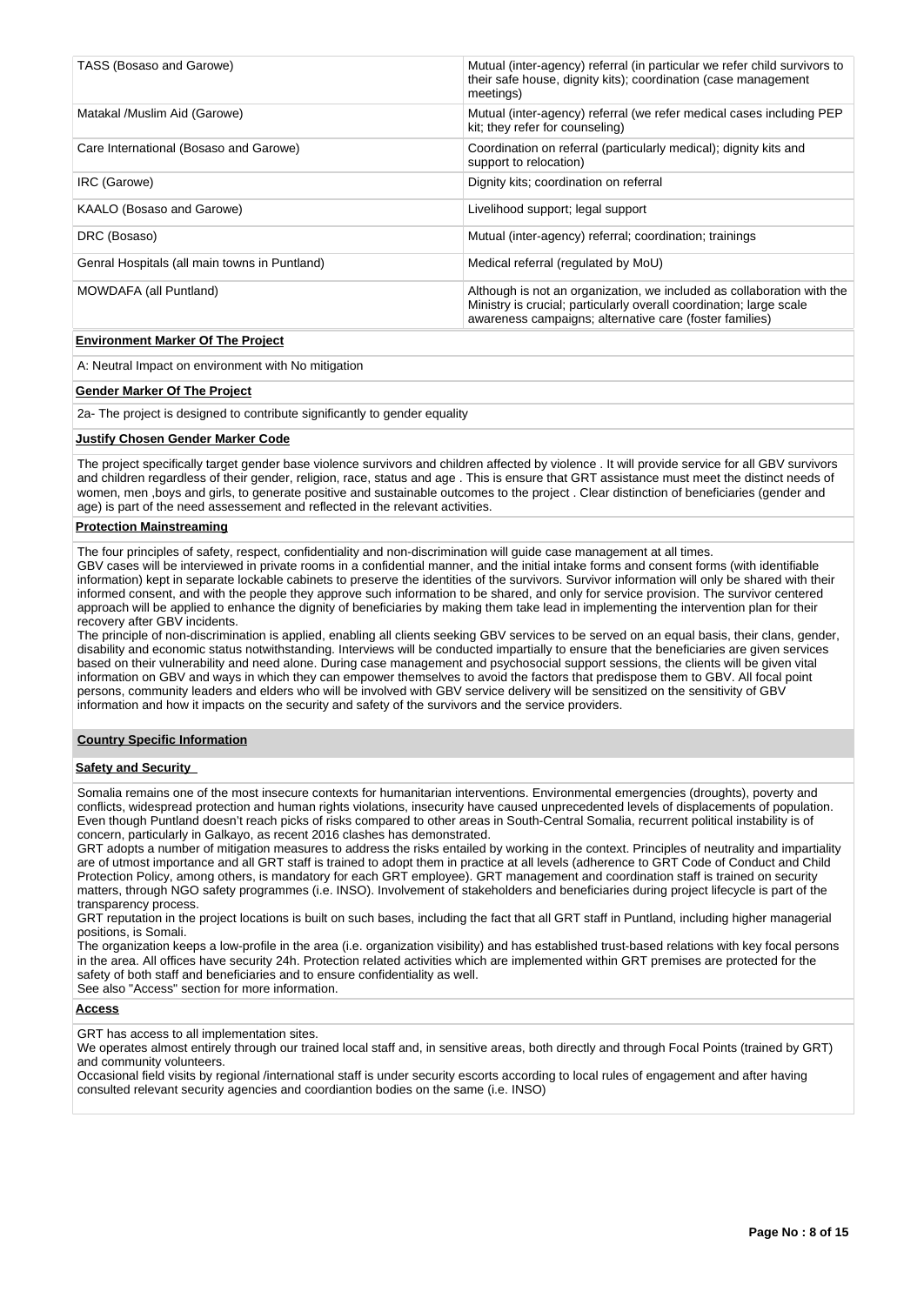# **BUDGET**

| ו∟טטט |                                                                                                                                                                                                                                                                                                                                                                                                                                                                                                                                                                                                                                                                                                                |   |                     |                          |                                          |                                    |                   |  |  |  |  |
|-------|----------------------------------------------------------------------------------------------------------------------------------------------------------------------------------------------------------------------------------------------------------------------------------------------------------------------------------------------------------------------------------------------------------------------------------------------------------------------------------------------------------------------------------------------------------------------------------------------------------------------------------------------------------------------------------------------------------------|---|---------------------|--------------------------|------------------------------------------|------------------------------------|-------------------|--|--|--|--|
| Code  | <b>Budget Line Description</b>                                                                                                                                                                                                                                                                                                                                                                                                                                                                                                                                                                                                                                                                                 |   | D / S Quantity Unit | cost                     | <b>Duration</b><br><b>Recurran</b><br>ce | $\frac{9}{6}$<br>charged<br>to CHF | <b>Total Cost</b> |  |  |  |  |
|       | <b>Staff and Other Personnel Costs</b>                                                                                                                                                                                                                                                                                                                                                                                                                                                                                                                                                                                                                                                                         |   |                     |                          |                                          |                                    |                   |  |  |  |  |
| 1.1   | <b>Protection Coordinator</b>                                                                                                                                                                                                                                                                                                                                                                                                                                                                                                                                                                                                                                                                                  | D |                     | $1 \mid 3,069$<br>.00    | 10                                       | 14.00                              | 4,296.60          |  |  |  |  |
|       | The Protection Coordinator will be based in Nairobi, 14% of her monthly salary of US \$3069, will be charged to this project over<br>a period of 10 months. The position is directly involved in overseeing project implementation by providing technical support to the<br>field staff to meet both project and donor requirements.                                                                                                                                                                                                                                                                                                                                                                           |   |                     |                          |                                          |                                    |                   |  |  |  |  |
| 1.2   | <b>GBV Officer</b>                                                                                                                                                                                                                                                                                                                                                                                                                                                                                                                                                                                                                                                                                             | D |                     | $1 \, 844.0$<br>$\Omega$ | 10                                       | 100.00                             | 8,440.00          |  |  |  |  |
|       | The GBV Officer will be based in Galkaiyo, 100% of his monthly salary of US \$844, will be charged to this project over a period of<br>10 months. The position will be responsible in designing, planning and implementing Gender Based Violence (GBV) activities<br>working closely with the Protection Coordinator and GBV case manager to ensure delivery of project goals are achieved                                                                                                                                                                                                                                                                                                                     |   |                     |                          |                                          |                                    |                   |  |  |  |  |
| 1.3   | GBV Case Manager                                                                                                                                                                                                                                                                                                                                                                                                                                                                                                                                                                                                                                                                                               | D |                     | 1 675.0<br>0             | 10                                       | 100.00                             | 6,750.00          |  |  |  |  |
|       | The GBV Case manager will be based in Galkaiyo. 100% of his monthly salary ofUS \$675, will be charged to this project over a<br>period of 10 months The position will be responsible in attending to reported GBV cases & clearly documenting referrals done &<br>ensuring follow-up of all cases reported.                                                                                                                                                                                                                                                                                                                                                                                                   |   |                     |                          |                                          |                                    |                   |  |  |  |  |
| 1.4   | <b>GBV Counsellor</b>                                                                                                                                                                                                                                                                                                                                                                                                                                                                                                                                                                                                                                                                                          | D |                     | 2 675.0<br>0             | 10                                       | 100.00                             | 13,500.00         |  |  |  |  |
|       | The 2 GBV Counselors will be based in Bosaso and Garowe, 100% of their monthly salary of US \$675 each, will be charged to<br>this project over a period of 10 months. The positions will be responsible for providing psychosocial support to GBV Survivors.                                                                                                                                                                                                                                                                                                                                                                                                                                                  |   |                     |                          |                                          |                                    |                   |  |  |  |  |
| 1.5   | <b>Finance Officer</b>                                                                                                                                                                                                                                                                                                                                                                                                                                                                                                                                                                                                                                                                                         | D |                     | $1 \mid 1,000$<br>.00    | 10                                       | 30.00                              | 3,000.00          |  |  |  |  |
|       | The Finance officer will be based in Nairobi, 30% of her monthly salary of US \$1000, will be charged to this project over a period<br>of 10 months. Working together with the project coordinator and field staff, she will manage the project finances and<br>administrative requirements of this project.                                                                                                                                                                                                                                                                                                                                                                                                   |   |                     |                          |                                          |                                    |                   |  |  |  |  |
|       | <b>Section Total</b>                                                                                                                                                                                                                                                                                                                                                                                                                                                                                                                                                                                                                                                                                           |   |                     |                          |                                          |                                    | 35,986.60         |  |  |  |  |
|       | <b>Supplies, Commodities, Materials</b>                                                                                                                                                                                                                                                                                                                                                                                                                                                                                                                                                                                                                                                                        |   |                     |                          |                                          |                                    |                   |  |  |  |  |
| 2.1   | Identification of survivors (Focal Points in IDP camps) + Focal<br>point meetings + Support line                                                                                                                                                                                                                                                                                                                                                                                                                                                                                                                                                                                                               | D |                     | $1 \mid 1,695$<br>.00    | 10                                       | 100.00                             | 16,950.00         |  |  |  |  |
|       | 31 focal points (10 Bosaso, 10 Garowe & 11 Galkaiyo) will be engaged in identification of GBV survivors at the IDP's camp level<br>for 10 months. The cost per month is estimated at US \$ 1695 which includes: Galkayio support line at US \$ 25, focal points<br>monthly allowance at US \$ 50 per focal point totaling to US \$ 1,550 and refreshments for focal points coordination meetings cost<br>at US \$ 40 per location totaling to US \$ 120, { (25+ (31*50)+ (40*3)= 1695} thus for 10 months the total will be US \$ 16950. The<br>support line is an a 24 hour emergency line that GBV survivors can call in for assistance. Find attached breakdown in the BOQ.                                 |   |                     |                          |                                          |                                    |                   |  |  |  |  |
| 2.2   | Dignity Kits                                                                                                                                                                                                                                                                                                                                                                                                                                                                                                                                                                                                                                                                                                   | D |                     | 516 65.80                |                                          | 100.00                             | 33,952.80         |  |  |  |  |
|       | GRT will identify 516 GBV survivors in need of dignity kits with a target of distributing them to beneficiaries in Bosaso, Garowe &<br>Galkaiyo. The distribution will be done once every month for 10 months to meet basic and emergency needs of displaced women<br>and girls of productive age that require to maintain feminine hygiene, dignity and respect. The dignity kits comprises of dresses<br>(dirac), shawls, sanitary cloth, panties, bar soap, powder soap, petticoat and head scarf. The Total cost estimated for is US<br>\$33,954.86. Find attached breakdown in the BOQ.                                                                                                                   |   |                     |                          |                                          |                                    |                   |  |  |  |  |
| 2.3   | Medical refferal costs                                                                                                                                                                                                                                                                                                                                                                                                                                                                                                                                                                                                                                                                                         | D |                     | 787 22.50                | $\mathbf{1}$                             | 100.00                             | 17,707.50         |  |  |  |  |
|       | GRT is targeting to assist 787 GBV survivors in need of medical care with an approximation of the total project cost being US \$<br>17,707.5 calculated based on previous GBV medical referral costs. The medical care cost will vary depending on the needs of<br>the beneficiaries thus average cost calculated per survivor US \$22.5 is an approximation and they will include but not limited to,<br>Consultation, Laboratory, X - ray, Ultra sound, medication. Find attached breakdown in the BOQ.                                                                                                                                                                                                      |   |                     |                          |                                          |                                    |                   |  |  |  |  |
| 2.4   | 2 trainings in each location for (i) Focal points/ Community<br>elders, (ii) Health care providers on CMR and GBV related<br>topics                                                                                                                                                                                                                                                                                                                                                                                                                                                                                                                                                                            | D |                     | 6 972.0<br>0             | 1                                        | 100.00                             | 5,832.00          |  |  |  |  |
|       | In each location GRT will hold 2 different trainings on GBV/CP related issues and CMR to (i)Focal point/ Community elders and<br>(ii) Health worker to enhance community capacity to prevent and respond to Gender Based Violence. The training will target 30<br>health workers, 30 community elders and 31 focal points across the three locations. The estimated cost per training in all three<br>locations Bosaso, Garowe and Galkayio is US \$3536 for Focal point/ Community elders and US \$2296 for Health workers. The<br>Unit cost of US \$972 per training is the average cost of the 6 trainings. Total estimated cost(rounded) is 5,832 for the activity.<br>Find attached breakdown in the BOQ. |   |                     |                          |                                          |                                    |                   |  |  |  |  |
| 2.5   | Marking 3 calender events in 2 project locations (Awareness<br>raising)                                                                                                                                                                                                                                                                                                                                                                                                                                                                                                                                                                                                                                        | D |                     | 2 1,190<br>.00           | 3                                        | 100.00                             | 7,140.00          |  |  |  |  |
|       |                                                                                                                                                                                                                                                                                                                                                                                                                                                                                                                                                                                                                                                                                                                |   |                     |                          |                                          |                                    |                   |  |  |  |  |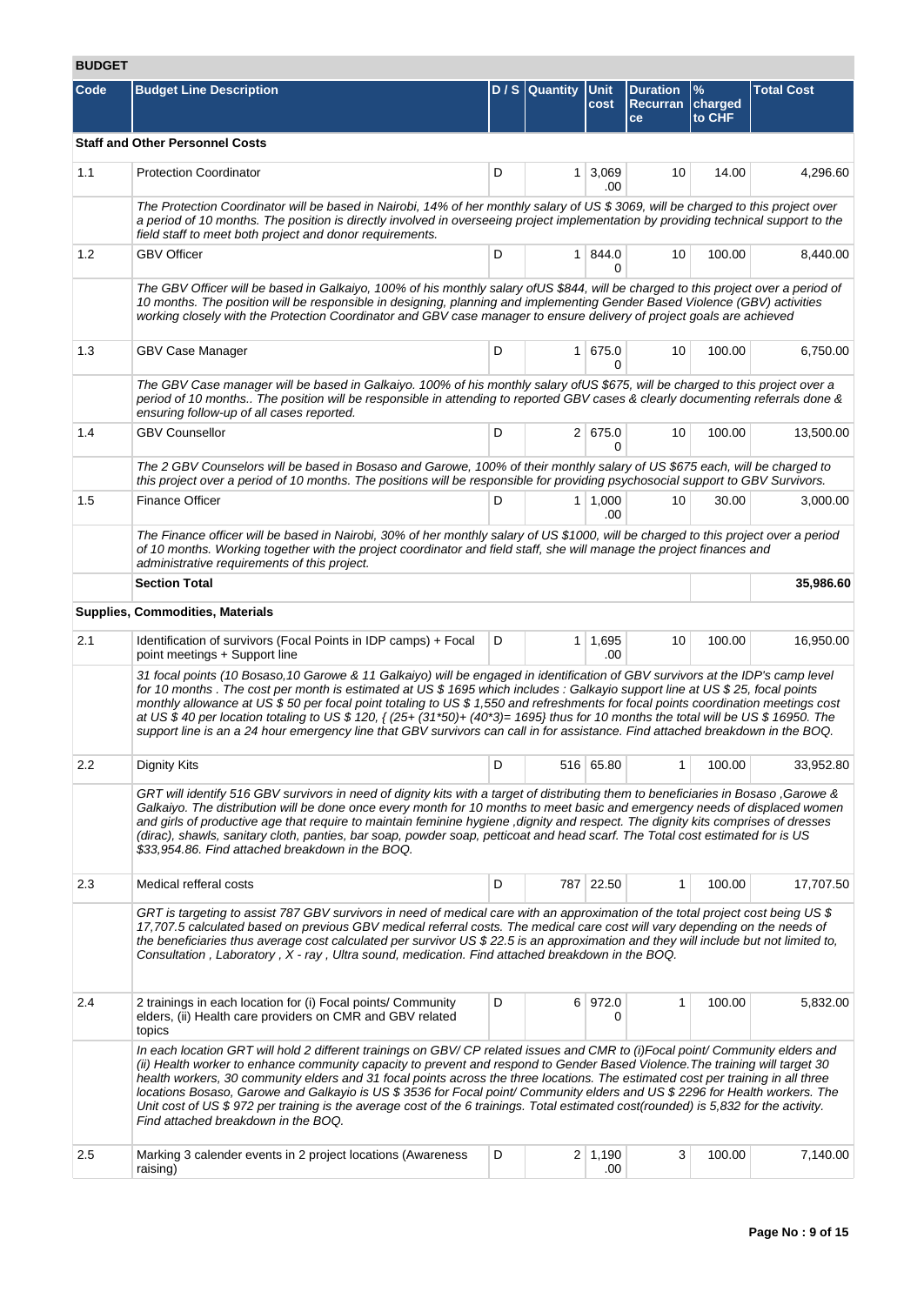|                                                                                                                                                                                                                                                                                                                                          | GRT will mark 3 international calender events such as (i) "16 Days of Activism", (ii) "International Women's Day" and (iii)<br>"International day of the african child" in 2 project locations (Bosaso and Galkayio) and 3 days events with the community<br>members which will enhance raising awareness on issues affecting women and children. This will be done in coordination with<br>GBV stakeholders. The Unit cost of US \$ 1190 per event per location is the average cost calculated for 2 locations (Bosaso and<br>Galkayio) and 3 events (1190 <sup>*</sup> 2 <sup>*</sup> 3= 7140). Find attached breakdown in the BOQ.                                                                                                                                                                                                                      |        |                |                   |    |        |           |  |  |  |  |
|------------------------------------------------------------------------------------------------------------------------------------------------------------------------------------------------------------------------------------------------------------------------------------------------------------------------------------------|------------------------------------------------------------------------------------------------------------------------------------------------------------------------------------------------------------------------------------------------------------------------------------------------------------------------------------------------------------------------------------------------------------------------------------------------------------------------------------------------------------------------------------------------------------------------------------------------------------------------------------------------------------------------------------------------------------------------------------------------------------------------------------------------------------------------------------------------------------|--------|----------------|-------------------|----|--------|-----------|--|--|--|--|
| 2.6                                                                                                                                                                                                                                                                                                                                      | Case management (Printing of incident forms)                                                                                                                                                                                                                                                                                                                                                                                                                                                                                                                                                                                                                                                                                                                                                                                                               | 100.00 | 1,500.00       |                   |    |        |           |  |  |  |  |
|                                                                                                                                                                                                                                                                                                                                          | When supporting survivors through case management, there is a number of information that must be gathered and filed. To do<br>this, there is need to print all the forms that ease the data gathering.US \$50 is estimated to be spent monthly per location for this<br>purpose for a period of 10 months for Galkayo, Garowe and Bosaso for a total cost of US \$1,500. The unit quantity of 3<br>represents 3 locations.                                                                                                                                                                                                                                                                                                                                                                                                                                 |        |                |                   |    |        |           |  |  |  |  |
| 2.7                                                                                                                                                                                                                                                                                                                                      | Lockable cabinet for storing GBV incident forms                                                                                                                                                                                                                                                                                                                                                                                                                                                                                                                                                                                                                                                                                                                                                                                                            | 1      | 100.00         | 600.00            |    |        |           |  |  |  |  |
|                                                                                                                                                                                                                                                                                                                                          | 0<br>Lockable cabinets will be used to store the GBV incident forms and is accessible only to responsible individuals to ensure there is<br>no breach of confidentiality and safety and security of survivors are maintained. The lockable cabinets (one in each location) will<br>be in Garowe, Galkayo and Bosaso where case management is done.                                                                                                                                                                                                                                                                                                                                                                                                                                                                                                         |        |                |                   |    |        |           |  |  |  |  |
|                                                                                                                                                                                                                                                                                                                                          | <b>Section Total</b>                                                                                                                                                                                                                                                                                                                                                                                                                                                                                                                                                                                                                                                                                                                                                                                                                                       |        |                |                   |    |        | 83,682.30 |  |  |  |  |
|                                                                                                                                                                                                                                                                                                                                          | <b>Contractual Services</b>                                                                                                                                                                                                                                                                                                                                                                                                                                                                                                                                                                                                                                                                                                                                                                                                                                |        |                |                   |    |        |           |  |  |  |  |
| 4.1                                                                                                                                                                                                                                                                                                                                      | IT support (Financial software)                                                                                                                                                                                                                                                                                                                                                                                                                                                                                                                                                                                                                                                                                                                                                                                                                            | D      | 1              | 464.0<br>0        | 1  | 100.00 | 464.00    |  |  |  |  |
|                                                                                                                                                                                                                                                                                                                                          | GRT uses an online financial system which is cloud based to host all its financial data. US \$464 is a onetime standard charge for<br>hosting this project in the financial system.                                                                                                                                                                                                                                                                                                                                                                                                                                                                                                                                                                                                                                                                        |        |                |                   |    |        |           |  |  |  |  |
| 4.2                                                                                                                                                                                                                                                                                                                                      | Vehicle rental                                                                                                                                                                                                                                                                                                                                                                                                                                                                                                                                                                                                                                                                                                                                                                                                                                             | D      | 1 <sup>1</sup> | 1,800<br>.00      | 10 | 100.00 | 18,000.00 |  |  |  |  |
|                                                                                                                                                                                                                                                                                                                                          | GBV survivors in need of medical care are accompanied to the health facility by GRT GBV staff. Often, the cases need urgent<br>intervention. The transport costs have been calculated for the rent of a minibus which is at the full disposal of the project including<br>fuel, driver and maintenance totaling to US \$1800 per month.                                                                                                                                                                                                                                                                                                                                                                                                                                                                                                                    |        |                |                   |    |        |           |  |  |  |  |
| 4.3                                                                                                                                                                                                                                                                                                                                      | security costs for GBV survivors and staff accompanying the<br>survivors                                                                                                                                                                                                                                                                                                                                                                                                                                                                                                                                                                                                                                                                                                                                                                                   | D      |                | 3   900.0<br>0    | 10 | 45.00  | 12,150.00 |  |  |  |  |
|                                                                                                                                                                                                                                                                                                                                          | Security for the confidential spaces/offices will be contracted to ensure security for GRT staff and GBV survivors who are<br>expected to vist GRT spaces for emotional support sessions, counselling and orientation as well as for distribution of dignity kits<br>where applicable. Cost is US \$ 900 per (3) confidential spaces/offices. Request is of a contribution of 45% towards the total costs<br>of service, the difference being coverd by GRT.                                                                                                                                                                                                                                                                                                                                                                                               |        |                |                   |    |        |           |  |  |  |  |
|                                                                                                                                                                                                                                                                                                                                          | <b>Section Total</b>                                                                                                                                                                                                                                                                                                                                                                                                                                                                                                                                                                                                                                                                                                                                                                                                                                       |        |                |                   |    |        | 30,614.00 |  |  |  |  |
| Travel                                                                                                                                                                                                                                                                                                                                   |                                                                                                                                                                                                                                                                                                                                                                                                                                                                                                                                                                                                                                                                                                                                                                                                                                                            |        |                |                   |    |        |           |  |  |  |  |
| 5.1                                                                                                                                                                                                                                                                                                                                      | Flight costs                                                                                                                                                                                                                                                                                                                                                                                                                                                                                                                                                                                                                                                                                                                                                                                                                                               | D      | 1              | 8,333<br>.00      | 1  | 100.00 | 8,333.00  |  |  |  |  |
|                                                                                                                                                                                                                                                                                                                                          | This is the cost for flight travels for monitoring missions for the Protection Coordinator and the Puntland Coordinator. The average<br>cost of one-way flight (see relevant BoQ for calculation) is based on standard charge for flight (Nairobi - Galkayo US \$550,<br>Galkayo Garowe US \$195, Garowe - Bosaso US \$256, Bosaso - Nairobi US \$500 and Nairobi-Garowe US \$160). There are 5<br>monitoring missions foreseen; to minimize costs, monitoring missions in different locations (7 days each) are combined (1.<br>Nairobi-Galkayo - Garowe Nairobi; 2. Nairobi - Bosaso - Garowe- Nairobi; 3.Nairobi-Galkayo - Garowe -Nairobi; 4. Bosaso-<br>Garowe- Galkayo- Bosaso; 5. Nairobi- Garowe- Galkayo- Nairobi). Four missions are carried out by international staff, 1 by local<br>Puntland coordinator. Find attached breakdown in the BOQ. |        |                |                   |    |        |           |  |  |  |  |
| 5.2                                                                                                                                                                                                                                                                                                                                      | Airport visas                                                                                                                                                                                                                                                                                                                                                                                                                                                                                                                                                                                                                                                                                                                                                                                                                                              | D      |                | $1 \, 100.0$<br>0 | 4  | 100.00 | 400.00    |  |  |  |  |
|                                                                                                                                                                                                                                                                                                                                          | Puntland Authorities charge Entry and Exit taxes to intrenational staff going in and out of Puntland. For one monitoring mission,<br>the costs for visa incurred in Puntland are i) processing of visa @ US \$20, ii) entry visa @ US \$30, iii) Security check @ US \$20<br>and iv) Exit visa @ US \$30. Therefore, in mission, Puntland visas amount to US \$100 (entry and exit). Find attached breakdown<br>in the BOQ.                                                                                                                                                                                                                                                                                                                                                                                                                                |        |                |                   |    |        |           |  |  |  |  |
| 5.3                                                                                                                                                                                                                                                                                                                                      | Security costs while on mission                                                                                                                                                                                                                                                                                                                                                                                                                                                                                                                                                                                                                                                                                                                                                                                                                            | D      | 1              | 160.0<br>0        | 35 | 100.00 | 5,600.00  |  |  |  |  |
|                                                                                                                                                                                                                                                                                                                                          | The Protection Coordinator and Puntland field coordinator will need SPU security escort while in Galkayo for the monitoring<br>missions. Estimated costs for the SPU is US \$30 per one guard and each mission will use three guards per day for the 5<br>missions, in addition to the Security charges, a car hire for the SPU team at US \$70 per day will be needed as this is the standard<br>practice for security in Galkaiyo. Therefore the total security cost is(30*3) +70= 160. In Bosaso and Garowe SPU security escort<br>and car hire for SPU is foreseen for going and coming to/from airport to town. The unit 35 is total days for the 5 missions.                                                                                                                                                                                         |        |                |                   |    |        |           |  |  |  |  |
| 5.4                                                                                                                                                                                                                                                                                                                                      | Per diem on mission                                                                                                                                                                                                                                                                                                                                                                                                                                                                                                                                                                                                                                                                                                                                                                                                                                        | D      |                | 5 50.00           | 14 | 100.00 | 3,500.00  |  |  |  |  |
| Per diem on mission will also cover for food and accommodation for one interim mission and the standard rate is US\$50 per day.<br>In total there are 5 missions of 14 days: (i) 1 mission of 14 days for Puntalnd Coordinator and (ii) 4 missions of 14 for Protection<br>Coordinator (half mission in Bosaso/Galkayo, half in Garowe). |                                                                                                                                                                                                                                                                                                                                                                                                                                                                                                                                                                                                                                                                                                                                                                                                                                                            |        |                |                   |    |        |           |  |  |  |  |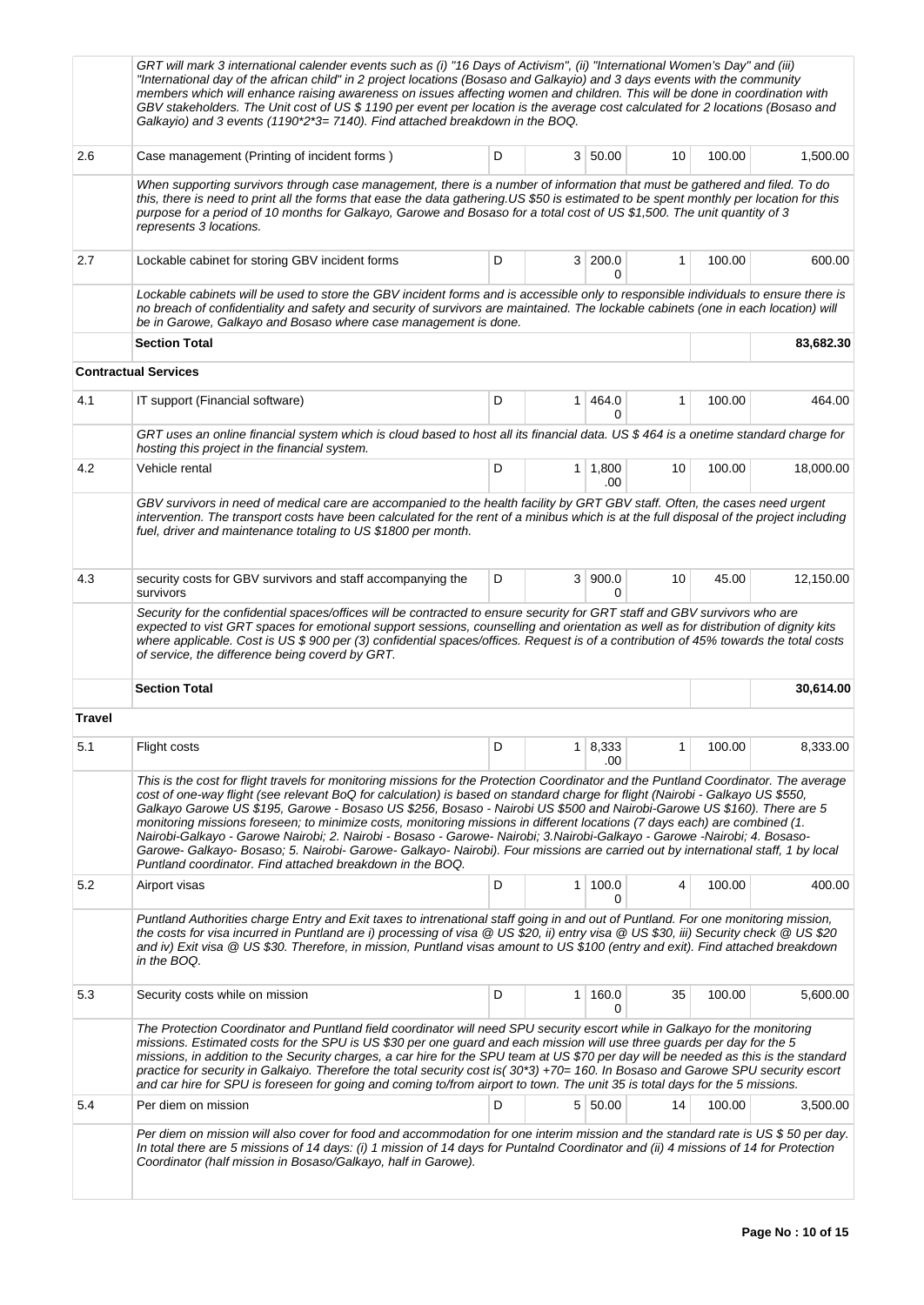| 5.5               | Communication (mission cost)                                                                                                                                                                                                                                                | D |                | 5 20.00                | 1            | 100.00 | 100.00     |
|-------------------|-----------------------------------------------------------------------------------------------------------------------------------------------------------------------------------------------------------------------------------------------------------------------------|---|----------------|------------------------|--------------|--------|------------|
|                   | This is a standard rate of US \$20 for the GRT staff on mission in the field for 5 missions. This will be used by the Protection<br>Coordinator for communication with other offices while on monitoring missions.                                                          |   |                |                        |              |        |            |
|                   | <b>Section Total</b>                                                                                                                                                                                                                                                        |   |                |                        |              |        | 17,933.00  |
|                   | <b>General Operating and Other Direct Costs</b>                                                                                                                                                                                                                             |   |                |                        |              |        |            |
| 7.1               | Office rent                                                                                                                                                                                                                                                                 | D | 1 <sup>1</sup> | 2,400<br>.00           | 10           | 41.00  | 9,840.00   |
|                   | Office rent for (Galkaiyo is based on actual costs incurred by GRT in 2016 for office space only US \$400\$, the office space of<br>Garowe and Bosaso we incurred US \$2,000 per month (US \$1000 each office). 41% of the cost will be charged to this project.            |   |                |                        |              |        |            |
| 7.2               | Telephone and internet (Galkaiyo Office)                                                                                                                                                                                                                                    | D |                | 1   180.0<br>0         | 10           | 100.00 | 1,800.00   |
|                   | Telephone cost is estimated at 20\$ while internet charges is 160\$ form Golis for Telecommunications Company. The costs are<br>based on actual costs incurred in 2016. The total foreseen cost for a period of 10 months will be 1,800\$                                   |   |                |                        |              |        |            |
| 7.3               | Stationery and supplies                                                                                                                                                                                                                                                     | D |                | $1 \quad 2,000$<br>.00 | $\mathbf{1}$ | 100.00 | 2,000.00   |
|                   | Stationery and office supplies cost is based on the average monthly cost in Galkayo, Bosaso and Garowe. All stationery and<br>material are bought from reputable stores in the respective locations. The estimated costs for the 3 offices is 2000 \$.See BOQ<br>attached . |   |                |                        |              |        |            |
| 7.4               | Bank charges                                                                                                                                                                                                                                                                | D |                | $1 \ 2,855$<br>.00     | $\mathbf{1}$ | 100.00 | 2,855.00   |
|                   | Bank charges are foreseen at a rate of 1.7%. The charges will be incured to transfer funds from the regional office to Somalia.                                                                                                                                             |   |                |                        |              |        |            |
| 7.5               | Office utilities (Galkaiyo Office)                                                                                                                                                                                                                                          | D | 1 <sup>1</sup> | 276.0<br>0             | 10           | 100.00 | 2,760.00   |
|                   | Utilities' cost are based on the average monthly cost in Galkayo (electricity Bill US \$180 and water Bill US \$96, total US \$276 per<br>month). The estimated costs for the 10 month period is 2,760\$.                                                                   |   |                |                        |              |        |            |
|                   | <b>Section Total</b>                                                                                                                                                                                                                                                        |   |                |                        |              |        | 19,255.00  |
| <b>SubTotal</b>   |                                                                                                                                                                                                                                                                             |   | 1,347.00       |                        |              |        | 187,470.90 |
| Direct            |                                                                                                                                                                                                                                                                             |   |                |                        |              |        | 187,470.90 |
| Support           |                                                                                                                                                                                                                                                                             |   |                |                        |              |        |            |
| <b>PSC Cost</b>   |                                                                                                                                                                                                                                                                             |   |                |                        |              |        |            |
|                   | <b>PSC Cost Percent</b>                                                                                                                                                                                                                                                     |   |                |                        |              |        | 7.00       |
| <b>PSC Amount</b> |                                                                                                                                                                                                                                                                             |   |                |                        |              |        | 13,122.96  |
| <b>Total Cost</b> |                                                                                                                                                                                                                                                                             |   |                |                        |              |        | 200,593.86 |

# **Project Locations**

| Location                   | <b>Estimated</b><br>percentage<br>of budget<br>for each<br><b>location</b> | <b>Estimated number of beneficiaries</b><br>for each location |       |                         |     |       | <b>Activity Name</b>                                                                                                                                                                                                                                                                                                                                                                                                                                                                                                                                                                                                                                                                                                                                                                                                                                              |
|----------------------------|----------------------------------------------------------------------------|---------------------------------------------------------------|-------|-------------------------|-----|-------|-------------------------------------------------------------------------------------------------------------------------------------------------------------------------------------------------------------------------------------------------------------------------------------------------------------------------------------------------------------------------------------------------------------------------------------------------------------------------------------------------------------------------------------------------------------------------------------------------------------------------------------------------------------------------------------------------------------------------------------------------------------------------------------------------------------------------------------------------------------------|
|                            |                                                                            | <b>Men</b>                                                    | Women | <b>Boys Girls Total</b> |     |       |                                                                                                                                                                                                                                                                                                                                                                                                                                                                                                                                                                                                                                                                                                                                                                                                                                                                   |
| Bari -> Bossaso -> Bossaso | 30                                                                         | 502                                                           | 656   | 70                      | 100 | 1.328 | Activity 1.1.1 : Safe and confidential identification<br>of GBV survivors and children survivors of<br>violence, referral and follow-up.<br>The identification of the survivors will be at<br>individual level through trained focal points, or<br>self-referral without involving any other member<br>of the community who may compromise their<br>security. The survivors themselves will also be<br>requested to keep the identification visit to<br>themselves and not share with people they do<br>not trust. Referral will be through phone calls to<br>make sure that only those working n the case<br>have the information. Follow ups will also be<br>done through support lines and confidential visits.<br>Activity 1.1.2 : Direct emotional support,<br>orientation and confidential documentation.<br>The survivors will receive intitial individual |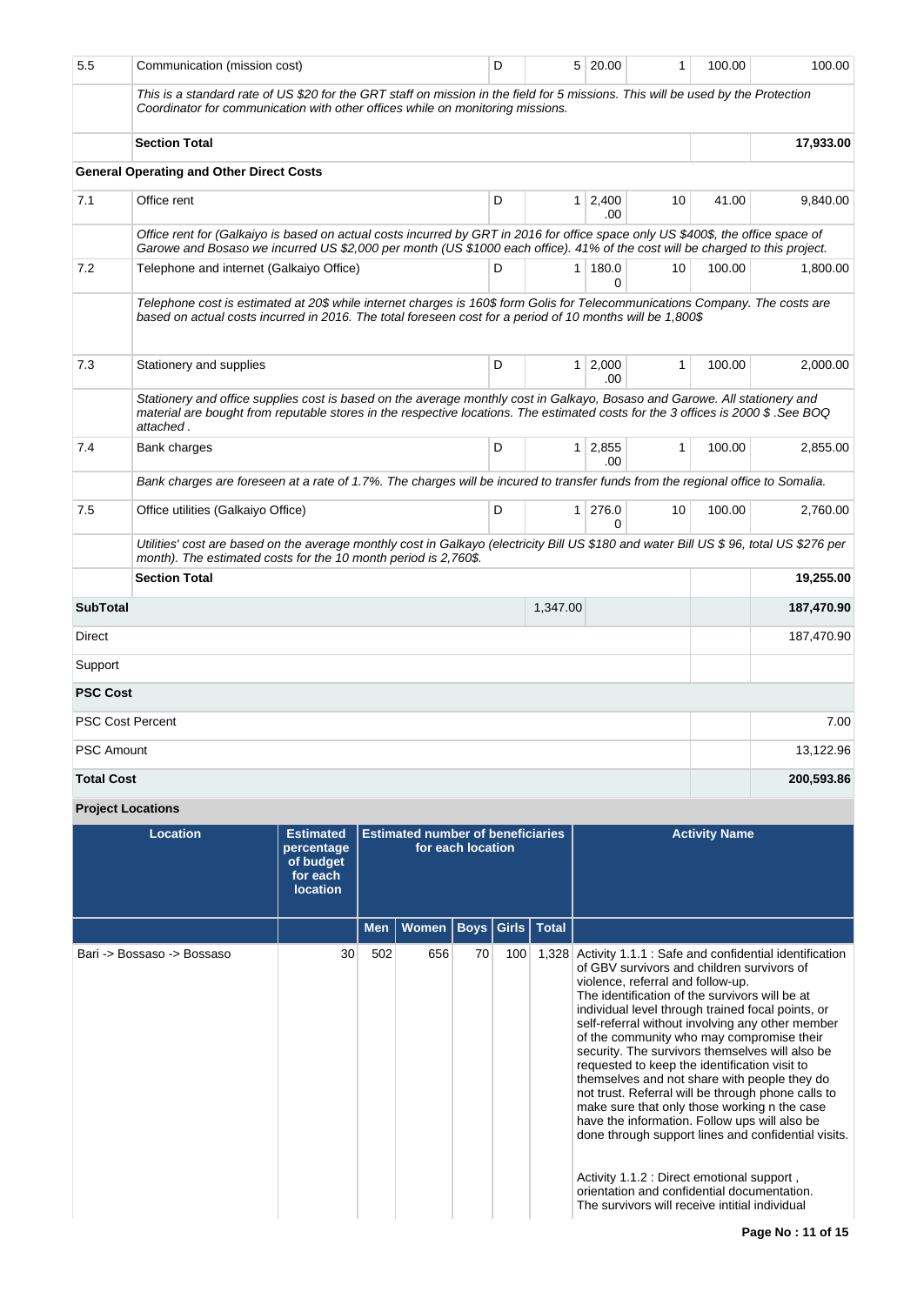| Mudug -> Gaalkacyo -> Gaalkacyo | 40 | 502 | 748 | 80 | 105 | sessions and psycho-social support in private<br>spaces away from the community. The incident<br>interviews will be done in special rooms without<br>others listening to the stories. The documents<br>thereof will be stored in lockable cabinets to<br>ensure their safety. Case codes will be<br>developed to refer to the case details without any<br>identifiable information- names, locations etc<br>being stored with the incident details.<br>Activity 1.1.3 : Development of short and long<br>term Psychosocial rehabilitation plans for<br>survivor (counseling and family/community<br>mediation).<br>Short term rehabilitation will involve<br>psychological first aid, short individual counseling<br>sessions to survivors who have lower trauma.<br>Long term rehabilitation will involve follow up<br>counseling sessions, group counseling sessions<br>and community support committee meetings with<br>individuals at their homes, and with their families<br>to mediate Intimate partner violence (IPV).<br>Activity 1.1.4 : Medical support for survivors with<br>existing health providers.<br>Survivors who need medical attention will be<br>referred (and whenever necessary accompanied)<br>to trusted medical providers who have an MOU<br>with GRT in the areas of operation. After the<br>treatment, the bill will be presented to GRT for<br>payment. Monitoring of medical referral is done<br>by GRT Protection coordinators during missions<br>and by GRT field staff.<br>Activity 1.1.5 : Training in PSS(related to GBV)<br>and Clinical Management of Rape(CMR) for<br>(health) service providers.<br>Focal points, religious and traditional elders will<br>trained on GBV issues such as prevention<br>response, confidentiality, safety and security of<br>the survivors asthey mostly deals with cases<br>related to GBV, while PSS and CMR training will<br>be provided to the health care workers to handle<br>the survivors with compassion and in a<br>confidential way. Clinical management of<br>women, men and children who have been raped<br>is intended for qualified health-care providers in<br>developing protocols for the management of rape<br>survivors in each locations.<br>Activity 1.1.6 : Provision of dignity kits for 450<br>GBV survivors.<br>The kits are provided to women and girls of<br>reproductive age. The kits comprise of basic<br>necessities that displaced women and girls<br>require to maintain feminine hygiene, dignity and<br>respect in their daily lives. Dignity kits will<br>comprise of sanitary towels, bathing and washing<br>soaps, emergency clothing for survivors such as<br>(petticoat) (Gorgorad (petticoat) Clothing material (dirac)<br>,Garbassar (scarf), Underwear (kastuumo),<br>Sanitary cloths/pads, Safety pin - Medium size,<br>nickel free, Bucket with lid (20 Litres), Water<br>container Juba (1 Litre), washing Soaps -<br>clothes, Bathing Soap -, tourches Bag (or<br>similar) for packing all items together for<br>distribution, targeting 450 beneficiaries across<br>the 3 location (Bosaso, Garowe and Galkaiyo.)<br>Activity 2.1.1 : Large scale awareness<br>campaigns on GBV and protection issues.<br>Awareness campaigns will be conducted during 3<br>calendar events to sensitize the community on<br>the causes and negative effects of GBV, and to<br>lobby the government to support the fight against<br>it. The events will include International Womens<br>Day, Day of African child and the 16 Days of<br>Activism and will be implemented together with<br>key stakeholders.<br>1,435 Activity 1.1.1 : Safe and confidential identification |
|---------------------------------|----|-----|-----|----|-----|-----------------------------------------------------------------------------------------------------------------------------------------------------------------------------------------------------------------------------------------------------------------------------------------------------------------------------------------------------------------------------------------------------------------------------------------------------------------------------------------------------------------------------------------------------------------------------------------------------------------------------------------------------------------------------------------------------------------------------------------------------------------------------------------------------------------------------------------------------------------------------------------------------------------------------------------------------------------------------------------------------------------------------------------------------------------------------------------------------------------------------------------------------------------------------------------------------------------------------------------------------------------------------------------------------------------------------------------------------------------------------------------------------------------------------------------------------------------------------------------------------------------------------------------------------------------------------------------------------------------------------------------------------------------------------------------------------------------------------------------------------------------------------------------------------------------------------------------------------------------------------------------------------------------------------------------------------------------------------------------------------------------------------------------------------------------------------------------------------------------------------------------------------------------------------------------------------------------------------------------------------------------------------------------------------------------------------------------------------------------------------------------------------------------------------------------------------------------------------------------------------------------------------------------------------------------------------------------------------------------------------------------------------------------------------------------------------------------------------------------------------------------------------------------------------------------------------------------------------------------------------------------------------------------------------------------------------------------------------------------------------------------------------------------------------------------------------------------------------------------------------------------------------------------------------------------------------------------------------------------------------------------------------------------------------------------------------------------------------------------------------------------------------------------------------------------------------------------------------------------------------------------------------------------------------------------------------------------------------------------------------------------------------------------------------------|
|                                 |    |     |     |    |     | of GBV survivors and children survivors of<br>violence, referral and follow-up.<br>The identification of the survivors will be at<br>individual level through trained focal points, or<br>self-referral without involving any other member<br>of the community who may compromise their<br>security. The survivors themselves will also be                                                                                                                                                                                                                                                                                                                                                                                                                                                                                                                                                                                                                                                                                                                                                                                                                                                                                                                                                                                                                                                                                                                                                                                                                                                                                                                                                                                                                                                                                                                                                                                                                                                                                                                                                                                                                                                                                                                                                                                                                                                                                                                                                                                                                                                                                                                                                                                                                                                                                                                                                                                                                                                                                                                                                                                                                                                                                                                                                                                                                                                                                                                                                                                                                                                                                                                                        |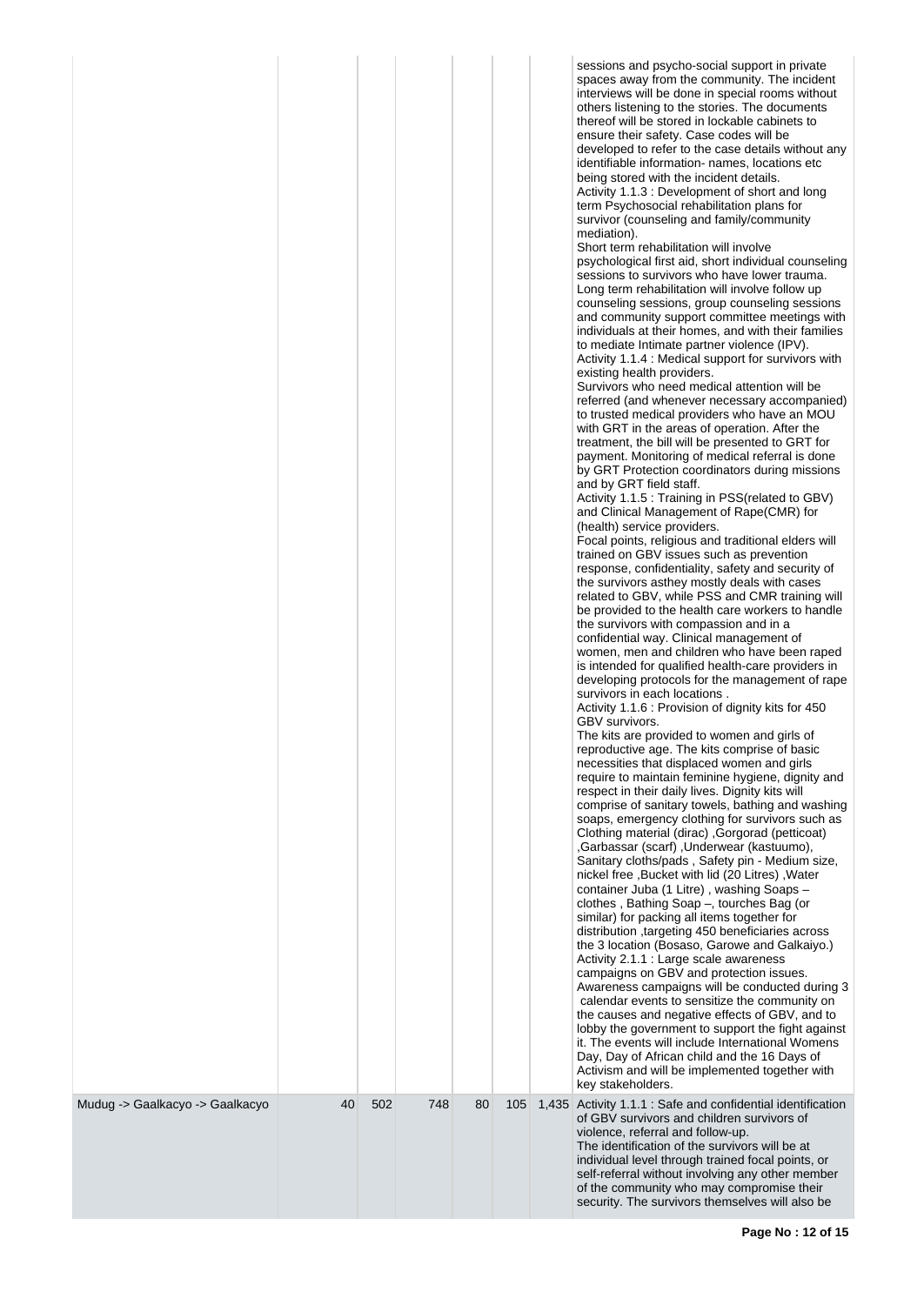requested to keep the identification visit to themselves and not share with people they do not trust. Referral will be through phone calls to make sure that only those working n the case have the information. Follow ups will also be done through support lines and confidential visits.

Activity 1.1.2 : Direct emotional support , orientation and confidential documentation. The survivors will receive intitial individual sessions and psycho-social support in private spaces away from the community. The incident interviews will be done in special rooms without others listening to the stories. The documents thereof will be stored in lockable cabinets to ensure their safety. Case codes will be developed to refer to the case details without any identifiable information- names, locations etc being stored with the incident details. Activity 1.1.3 : Development of short and long term Psychosocial rehabilitation plans for survivor (counseling and family/community mediation).

Short term rehabilitation will involve psychological first aid, short individual counseling sessions to survivors who have lower trauma. Long term rehabilitation will involve follow up counseling sessions, group counseling sessions and community support committee meetings with individuals at their homes, and with their families to mediate Intimate partner violence (IPV). Activity 1.1.4 : Medical support for survivors with existing health providers.

Survivors who need medical attention will be referred (and whenever necessary accompanied) to trusted medical providers who have an MOU with GRT in the areas of operation. After the treatment, the bill will be presented to GRT for payment. Monitoring of medical referral is done by GRT Protection coordinators during missions and by GRT field staff.

Activity 1.1.5 : Training in PSS(related to GBV) and Clinical Management of Rape(CMR) for (health) service providers.

Focal points, religious and traditional elders will trained on GBV issues such as prevention response, confidentiality, safety and security of the survivors asthey mostly deals with cases related to GBV, while PSS and CMR training will be provided to the health care workers to handle the survivors with compassion and in a confidential way. Clinical management of women, men and children who have been raped is intended for qualified health-care providers in developing protocols for the management of rape survivors in each locations

Activity 1.1.6 : Provision of dignity kits for 450 GBV survivors.

The kits are provided to women and girls of reproductive age. The kits comprise of basic necessities that displaced women and girls require to maintain feminine hygiene, dignity and respect in their daily lives. Dignity kits will comprise of sanitary towels, bathing and washing soaps, emergency clothing for survivors such as Clothing material (dirac) ,Gorgorad (petticoat) ,Garbassar (scarf) ,Underwear (kastuumo), Sanitary cloths/pads , Safety pin - Medium size, nickel free ,Bucket with lid (20 Litres) ,Water container Juba (1 Litre) , washing Soaps – clothes , Bathing Soap –, tourches Bag (or similar) for packing all items together for distribution ,targeting 450 beneficiaries across the 3 location (Bosaso, Garowe and Galkaiyo.) Activity 2.1.1 : Large scale awareness campaigns on GBV and protection issues. Awareness campaigns will be conducted during 3 calendar events to sensitize the community on the causes and negative effects of GBV, and to lobby the government to support the fight against it. The events will include International Womens Day, Day of African child and the 16 Days of

**Page No : 13 of 15**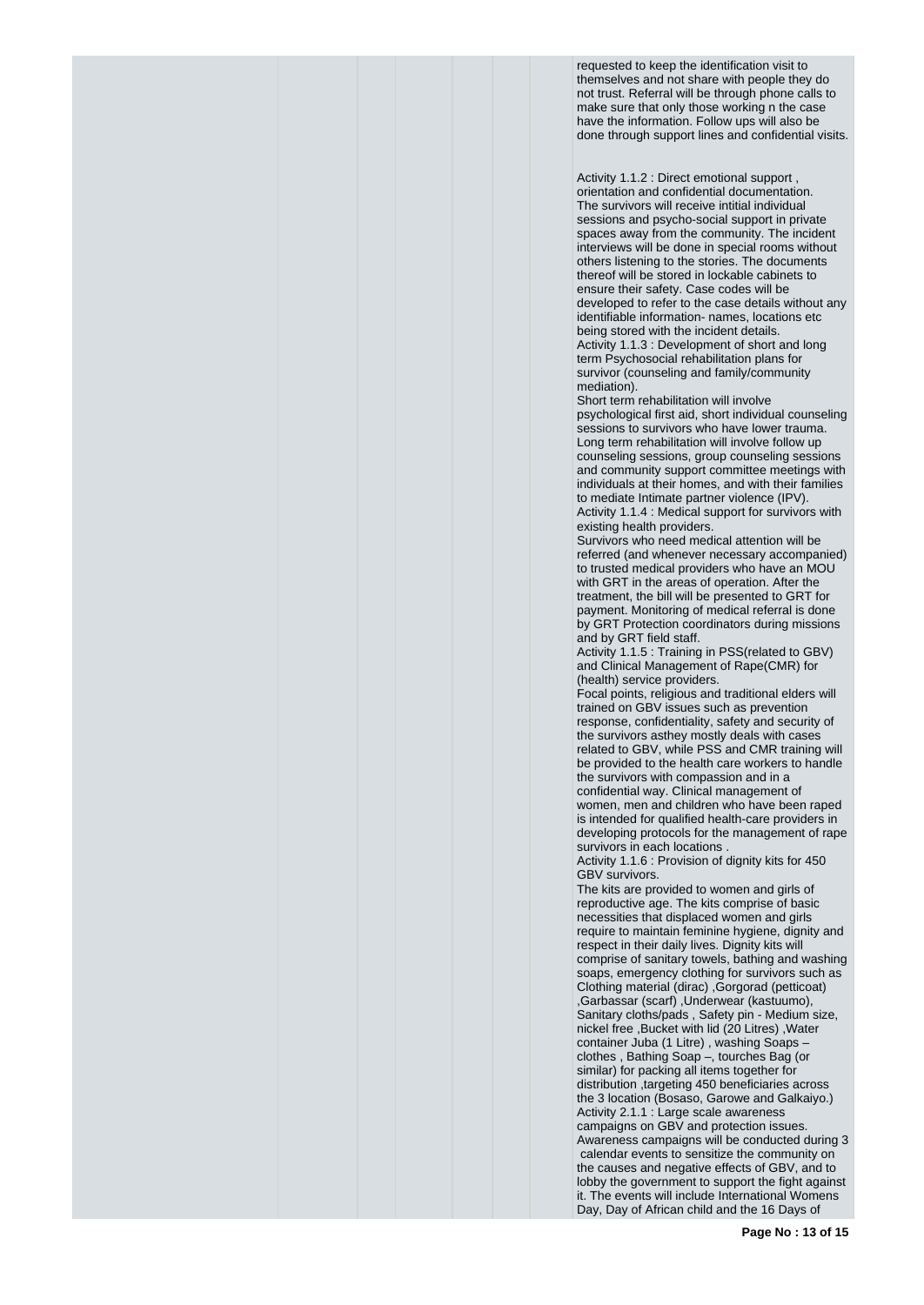|                            |    |     |     |    |    |       | Activism and will be implemented together with<br>key stakeholders.                                                                                                                                                                                                                                                                                                                                                                                                                                                                                                                                                                                                                                                                                                                                                                                                                                                                                                                                                                                                                                                                                                                                                                                                                                                                                                                                                                                                                                                                                                                                                                                                                                                                                                                                                                                                                                                                                                                                                                                                                                                                                                                                                                                                                                                                                                                                                                                            |
|----------------------------|----|-----|-----|----|----|-------|----------------------------------------------------------------------------------------------------------------------------------------------------------------------------------------------------------------------------------------------------------------------------------------------------------------------------------------------------------------------------------------------------------------------------------------------------------------------------------------------------------------------------------------------------------------------------------------------------------------------------------------------------------------------------------------------------------------------------------------------------------------------------------------------------------------------------------------------------------------------------------------------------------------------------------------------------------------------------------------------------------------------------------------------------------------------------------------------------------------------------------------------------------------------------------------------------------------------------------------------------------------------------------------------------------------------------------------------------------------------------------------------------------------------------------------------------------------------------------------------------------------------------------------------------------------------------------------------------------------------------------------------------------------------------------------------------------------------------------------------------------------------------------------------------------------------------------------------------------------------------------------------------------------------------------------------------------------------------------------------------------------------------------------------------------------------------------------------------------------------------------------------------------------------------------------------------------------------------------------------------------------------------------------------------------------------------------------------------------------------------------------------------------------------------------------------------------------|
| Nugaal -> Garowe -> Garowe | 30 | 492 | 616 | 50 | 70 | 1,228 | Activity 1.1.1 : Safe and confidential identification<br>of GBV survivors and children survivors of<br>violence, referral and follow-up.<br>The identification of the survivors will be at<br>individual level through trained focal points, or<br>self-referral without involving any other member<br>of the community who may compromise their<br>security. The survivors themselves will also be<br>requested to keep the identification visit to<br>themselves and not share with people they do<br>not trust. Referral will be through phone calls to<br>make sure that only those working n the case<br>have the information. Follow ups will also be<br>done through support lines and confidential visits.<br>Activity 1.1.2 : Direct emotional support,<br>orientation and confidential documentation.                                                                                                                                                                                                                                                                                                                                                                                                                                                                                                                                                                                                                                                                                                                                                                                                                                                                                                                                                                                                                                                                                                                                                                                                                                                                                                                                                                                                                                                                                                                                                                                                                                                |
|                            |    |     |     |    |    |       | The survivors will receive intitial individual<br>sessions and psycho-social support in private<br>spaces away from the community. The incident<br>interviews will be done in special rooms without<br>others listening to the stories. The documents<br>thereof will be stored in lockable cabinets to<br>ensure their safety. Case codes will be<br>developed to refer to the case details without any<br>identifiable information- names, locations etc<br>being stored with the incident details.<br>Activity 1.1.3 : Development of short and long<br>term Psychosocial rehabilitation plans for<br>survivor (counseling and family/community<br>mediation).<br>Short term rehabilitation will involve<br>psychological first aid, short individual counseling<br>sessions to survivors who have lower trauma.<br>Long term rehabilitation will involve follow up<br>counseling sessions, group counseling sessions<br>and community support committee meetings with<br>individuals at their homes, and with their families<br>to mediate Intimate partner violence (IPV).<br>Activity 1.1.4 : Medical support for survivors with<br>existing health providers.<br>Survivors who need medical attention will be<br>referred (and whenever necessary accompanied)<br>to trusted medical providers who have an MOU<br>with GRT in the areas of operation. After the<br>treatment, the bill will be presented to GRT for<br>payment. Monitoring of medical referral is done<br>by GRT Protection coordinators during missions<br>and by GRT field staff.<br>Activity 1.1.5 : Training in PSS (related to GBV)<br>and Clinical Management of Rape(CMR) for<br>(health) service providers.<br>Focal points, religious and traditional elders will<br>trained on GBV issues such as prevention<br>response, confidentiality, safety and security of<br>the survivors asthey mostly deals with cases<br>related to GBV, while PSS and CMR training will<br>be provided to the health care workers to handle<br>the survivors with compassion and in a<br>confidential way. Clinical management of<br>women, men and children who have been raped<br>is intended for qualified health-care providers in<br>developing protocols for the management of rape<br>survivors in each locations.<br>Activity 1.1.6 : Provision of dignity kits for 450<br>GBV survivors.<br>The kits are provided to women and girls of<br>reproductive age. The kits comprise of basic |
|                            |    |     |     |    |    |       | necessities that displaced women and girls<br>require to maintain feminine hygiene, dignity and<br>respect in their daily lives. Dignity kits will<br>comprise of sanitary towels, bathing and washing<br>soaps, emergency clothing for survivors such as<br>Clothing material (dirac), Gorgorad (petticoat)<br>,Garbassar (scarf), Underwear (kastuumo),<br>Sanitary cloths/pads, Safety pin - Medium size,<br>nickel free, Bucket with lid (20 Litres), Water<br>container Juba (1 Litre), washing Soaps-<br>clothes, Bathing Soap -, tourches Bag (or                                                                                                                                                                                                                                                                                                                                                                                                                                                                                                                                                                                                                                                                                                                                                                                                                                                                                                                                                                                                                                                                                                                                                                                                                                                                                                                                                                                                                                                                                                                                                                                                                                                                                                                                                                                                                                                                                                       |